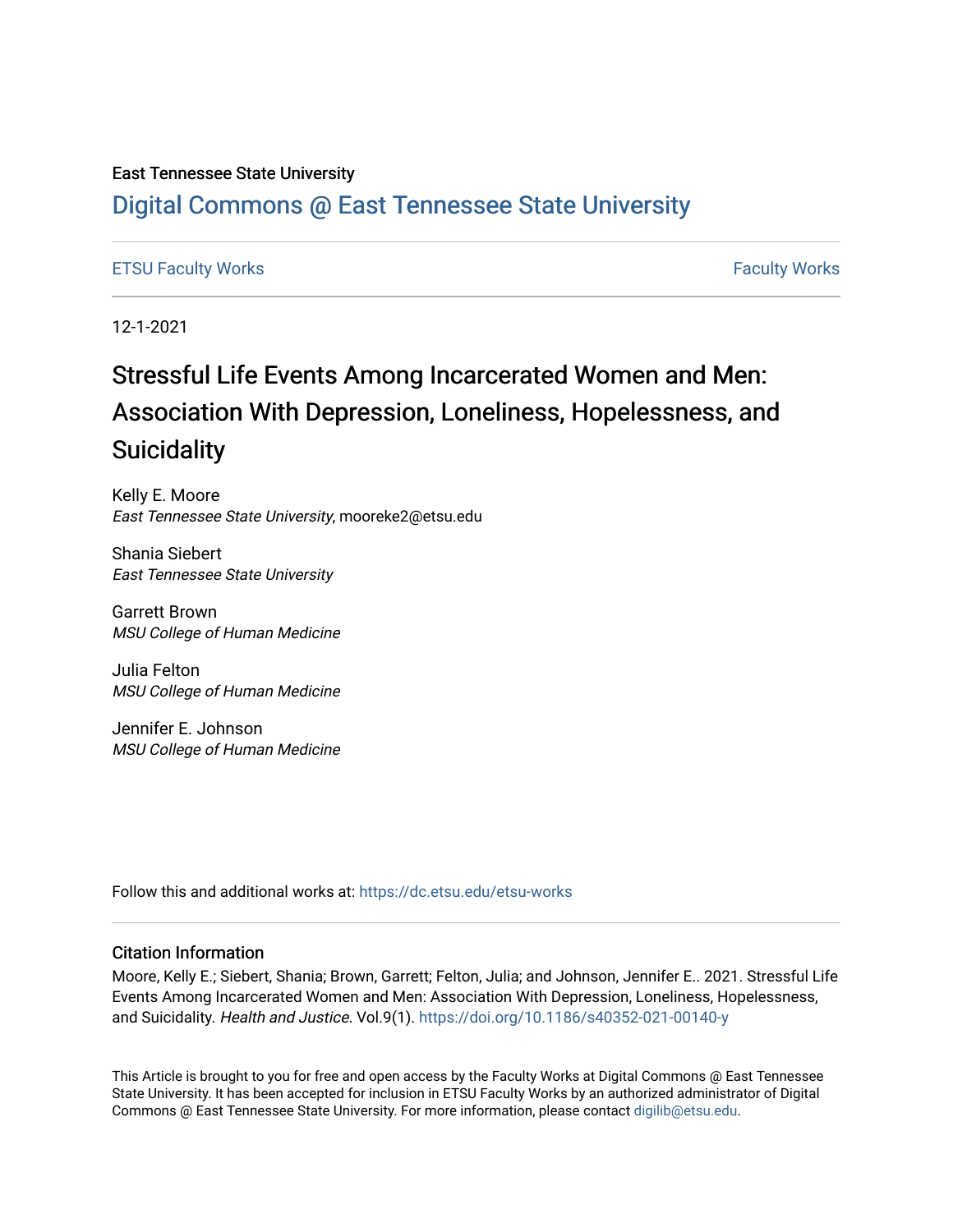## Stressful Life Events Among Incarcerated Women and Men: Association With Depression, Loneliness, Hopelessness, and Suicidality

## Copyright Statement

© The Author(s). 2021 Open Access This article is licensed under a Creative Commons Attribution 4.0 International License, which permits use, sharing, adaptation, distribution and reproduction in any medium or format, as long as you give appropriate credit to the original author(s) and the source, provide a link to the Creative Commons licence, and indicate if changes were made. The images or other third party material in this article are included in the article's Creative Commons licence, unless indicated otherwise in a credit line to the material. If material is not included in the article's Creative Commons licence and your intended use is not permitted by statutory regulation or exceeds the permitted use, you will need to obtain permission directly from the copyright holder. To view a copy of this licence, visit http://creativecommons.org/licenses/by/4.0/. The Creative Commons Public Domain Dedication waiver (http://creativecommons.org/publicdomain/zero/1.0/) applies to the data made available in this article, unless otherwise stated in a credit line to the data.

### Creative Commons License



This work is licensed under a [Creative Commons Attribution 4.0 International License.](https://creativecommons.org/licenses/by/4.0/)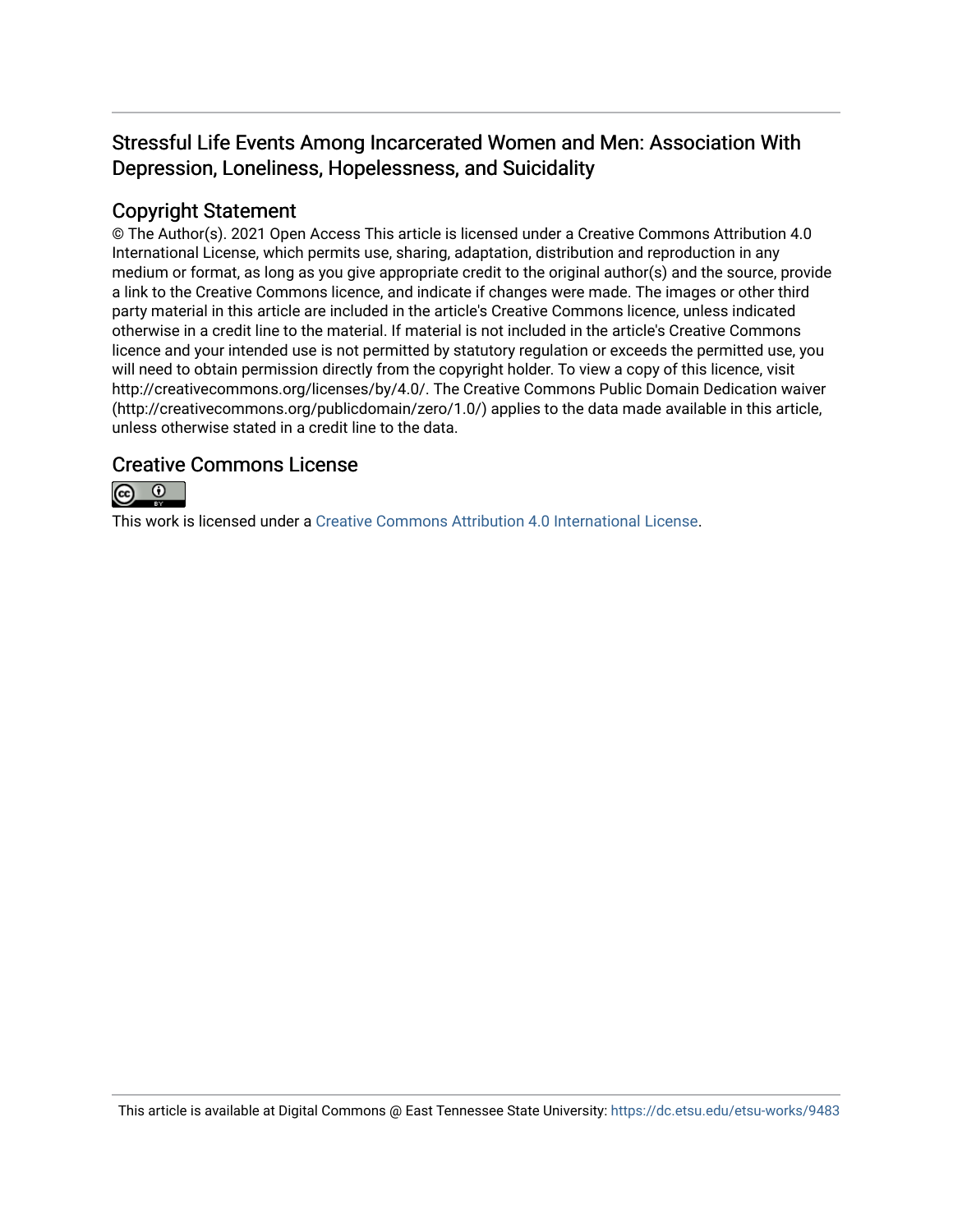## **RESEARCH ARTICLE Example 2014 12:30 The Contract of Contract ACCESS**

# Stressful life events among incarcerated women and men: Association with depression, loneliness, hopelessness, and suicidality

Kelly E. Moore<sup>1\*</sup> $\bullet$ , Shania Siebert<sup>1</sup>, Garrett Brown<sup>2</sup>, Julia Felton<sup>2</sup> and Jennifer E. Johnson<sup>2</sup>

#### Abstract

**Background:** Justice-involved populations report a higher than average number of pre-incarceration stressful life events. However, few studies have described stressful life events which occur during incarceration, explored gender differences in these events, or evaluated the effect of these events on well-being.

Method: This study draws from a sample of male and female adults incarcerated in 6 prison facilities across two states ( $n = 160$ ) to identify the number and type of stressful life events they experienced during incarceration, gender differences in stressful events, and the relationship between stressful life events and markers of well-being (i.e., depression, hopelessness, loneliness, suicidality). We also examined whether perceived social support would buffer the relationship between stressful events and well-being outcomes.

Results: Participants on average reported experiencing 4 stressful life events during their current incarceration, the most common being relocation to another cell and being made fun of/insulted by someone in the prison. There were few gender differences in types of events experienced. Regression analyses showed that stressful life events were associated with more loneliness, as well as suicidality, but only when participants had low perceived social support.

**Conclusions:** Stressful life events, and drawing on social support networks to cope with stress, should be addressed in the context of correctional treatments to reduce suicide risk during incarceration.

Keywords: Stressful life events, Depression, Suicide, Perceived social support, Prison, Incarceration, Gender

Introduction

Justice-involved individuals comprise a sizeable portion of the U.S. population, with almost 11 million adults entering the criminal justice system each year (Zheng, [2020](#page-16-0)) and 1 in 38 under some form of correctional supervision (i.e., detained in jail or prison, on probation or parole; Kaeble & Cowhig, [2018](#page-15-0)) at any given time.

Rogers-Stout Hall, P.O. Box 70649, Johnson City, TN 37614, USA Full list of author information is available at the end of the article

\* Correspondence: [mooreke2@etsu.edu](mailto:mooreke2@etsu.edu) <sup>1</sup> <sup>1</sup>Department of Psychology, East Tennessee State University, 420

**BMC** 

Justice-involved individuals, more so than the general population, are chronically exposed to stressful interpersonal, financial, legal, and other life events (Harlow, [2003](#page-14-0); Radatz & Wright, [2017;](#page-15-0) McDaniels-Wilson & Belknap, [2008;](#page-15-0) Scott, Lurigio, Dennis, & Funk, [2016](#page-15-0)). In general, stressful life events are thought to have a serious negative impact on well-being (Banyard, Williams, & Siegel, [2003](#page-14-0); Fowler, Allen, Oldham, & Frueh, [2013](#page-14-0); Hopfinger, Berking, Bockting, & Ebert, [2016](#page-15-0)), including among justice-involved populations (Gunter, Chibnall, Antoniak, McCormick, & Black, [2012](#page-14-0); Messina & Grella,

© The Author(s), 2021 **Open Access** This article is licensed under a Creative Commons Attribution 4.0 International License, which permits use, sharing, adaptation, distribution and reproduction in any medium or format, as long as you give appropriate credit to the original author(s) and the source, provide a link to the Creative Commons licence, and indicate if changes were made. The images or other third party material in this article are included in the article's Creative Commons licence, unless indicated otherwise in a credit line to the material. If material is not included in the article's Creative Commons licence and your intended use is not permitted by statutory regulation or exceeds the permitted use, you will need to obtain permission directly from the copyright holder. To view a copy of this licence, visit [http://creativecommons.org/licenses/by/4.0/.](http://creativecommons.org/licenses/by/4.0/) The Creative Commons Public Domain Dedication waiver [\(http://creativecommons.org/publicdomain/zero/1.0/](http://creativecommons.org/publicdomain/zero/1.0/)) applies to the data made available in this article, unless otherwise stated in a credit line to the data.



Check for updates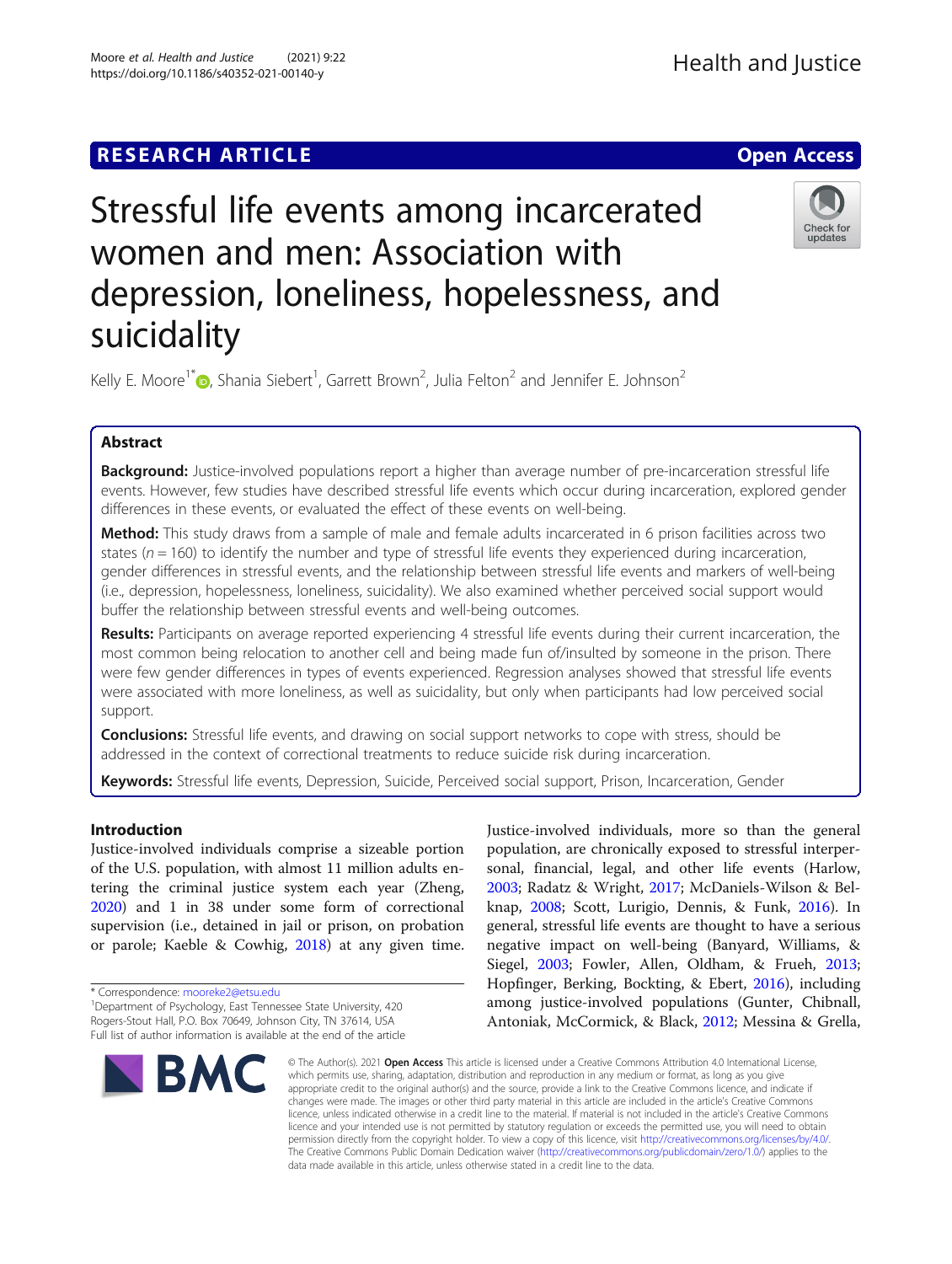[2006](#page-15-0); Radatz & Wright, [2017;](#page-15-0) Scott et al., [2016\)](#page-15-0). In particular, stressful events that have happened throughout childhood and adulthood are consistently related to depressed mood (Ahmad & Mazlan, [2014;](#page-14-0) Keaveny & Zauszniewski, [1999](#page-15-0); Turney, Wildeman, & Schnittker, [2012](#page-15-0)), low social support (Asberg & Renk, [2014](#page-14-0); Kane & Dibartolo, [2002](#page-15-0); Kao et al., [2014](#page-15-0); Singer, Bussey, Song, & Lunghofer, [1995\)](#page-15-0), and suicidality (Fazel, Ramesh, & Hawton, [2017;](#page-14-0) Gunter et al., [2012;](#page-14-0) Jones & Maynard, [2013](#page-15-0)) among people in the criminal justice system.

Justice-involved individuals are not only repeatedly exposed to stressors while in the community, but they also experience stressful events while incarcerated, when they have even less access to social or financial resources that could help them cope. In fact, incarceration prompts a variety of negative, stressful experiences (Carlson & Shafer, [2010;](#page-14-0) Fogel, [1993;](#page-14-0) Kupers, [1996](#page-15-0)). Stressors such as having a romantic relationship end, being assaulted, or losing custody of a child, as well as stressors specific to the incarceration context such as being denied parole or having issues with other incarcerated people or staff, are rarely emphasized in studies of stress, despite their potential impact on adjustment (Blaauw, Winkel, & Kerkhof, [2001](#page-14-0); Buchman-Schmitt et al., [2017](#page-14-0)). Given that incarceration presents an opportunity to access and treat chronically stressed and vulnerable people prior to their re-entry into the community, it is important to understand the types of stressful events that occur during incarceration and how they ultimately impact well-being.

#### Stressful life events during incarceration

According to stress process theory, if a person's trajectory of life events is consistently moving toward their goals and values and is viewed to be acceptable within society, that person should have a stable life course with minimal trauma and overall good health (Pearlin, Schieman, Fazio, & Meersman, [2005\)](#page-15-0). However, for many individuals who are justice-involved, childhood and adulthood stressors beget behavior contrary to societal norms, which begets additional stressors (Maschi, Viola, & Morgen, [2014\)](#page-15-0). While many studies have demonstrated that incarcerated individuals report a wide variety of stressful events throughout the course of their lives, including physical or sexual abuse, violence, unsuccessful court decisions, separation from children, termination of partner relationships, financial difficulties, difficulty finding employment, homelessness, and life-threatening accidents among other events (Carlson & Schafer, [2010](#page-14-0); Gosein, Stiffler, Frascoia, & Ford, [2016;](#page-14-0) Maschi, Morgen, Zgoba, Courtney, & Ristow, [2011;](#page-15-0) Messina & Grella, [2006](#page-15-0)), fewer studies have examined stressful events that occur during periods of incarceration.

Incarceration involves significant exposure to stress. Theorized by Sykes ([1958](#page-15-0)) as the "pains of imprisonment," incarceration involves a loss of liberty, desirable goods and services, intimate relationships, autonomy, and security, all of which cause stress and impact well-being. These "pains" refer to the ways in which physical confinement places strains on existing relationships with spouses, children, and other sources of social support as well as remove opportunities to form new relationships that are critical for coping with stress. They also refer to incarcerated people's lack of choice in who they interact with, what situations they are in, and how they live their lives, all within an environment that can involve high rates of violence. Qualitative studies with formerly and currently incarcerated people show that interpersonal interactions that are unique to the prison environment, including feeling mistreated, harassed, or judged negatively by correctional officers and medical staff, as well as fear of violence and negative interactions with other incarcerated people, are the most commonly reported stressors during incarceration (Maschi, Viola, & Koskinen, [2015;](#page-15-0) Porter, [2019\)](#page-15-0). Other interpersonal stressors are often reported as well, including social isolation, lack of visitation or calls from family/friends, and infidelity or the ending of romantic relationships (Vanhooren, Leijssen, & Dezutter, [2017\)](#page-16-0). Qualitative studies suggest that incarceration is particularly stressful for women, showing that separation from family and children, loss of freedom and autonomy, and lack of treatment options have a significant impact on women's well-being and adjustment (Douglas, Plugge, & Fitzpatrick, [2009](#page-14-0); Fogel, [1993;](#page-14-0) Harner & Riley, [2013\)](#page-15-0).

There have been fewer quantitative studies on stress which occurs during incarceration. One study showed that 50% of people incarcerated in jail experienced life stressors (i.e., divorce, financial problems, serious mental or physical illness, emotional and physical neglect, separation from children, and sexual assault) while incarcerated, the most commonly reported being serious mental or physical illness, forced distance from children, and sexual harassment and abuse (Gosein et al., [2016](#page-14-0)). In an earlier study, Hochsteler and colleagues ([2004\)](#page-15-0) examined potentially traumatic events that occurred in prison among 208 males who had recently been released. On average, participants indicated being victimized (i.e., by theft, scams, robbery, property destruction, threats, assault) once per month during incarceration  $(SD = 2.63)$ . These studies, however, did not capture a wide range of stressors, including those that are unique to the incarceration context, and had primarily male samples. Most quantitative studies to date have examined lifetime exposure to stressors with incarcerated men or women separately, and have shown that both genders report experiencing similar numbers of stressful events, but not necessarily the same types of events (Carlson &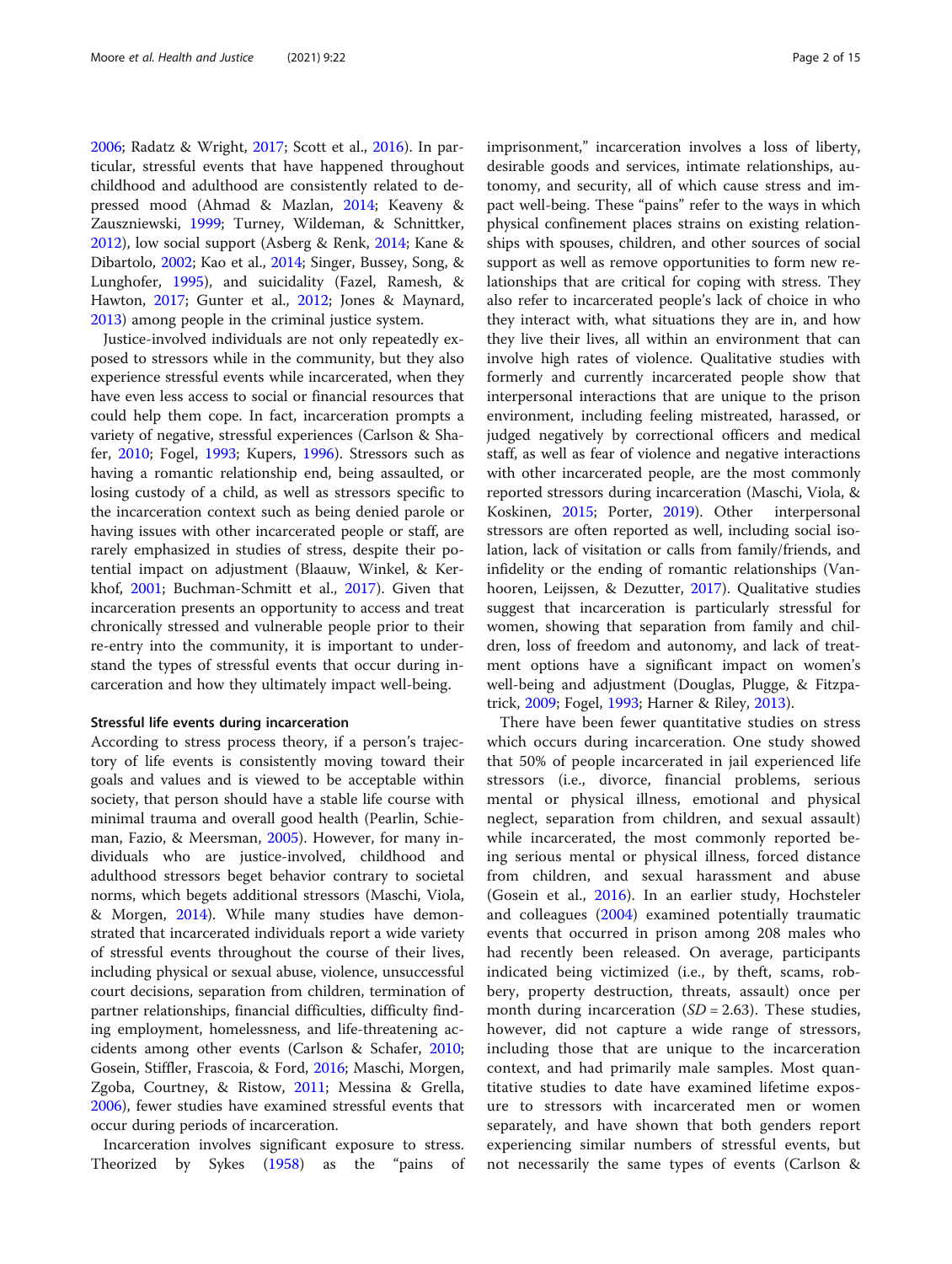Schafer, [2010](#page-14-0); Gunter et al., [2012\)](#page-14-0). There may be gender differences in the types of stressful life events people experience during incarceration, given that the incarceration environment often differs greatly for women and men.

#### Stressful life events and well-being

In general, incarcerated individuals who have experienced more life stressors (not specifically focused on stressors during incarceration) are more likely to be diagnosed with mental health conditions including PTSD (Gosein et al., [2016](#page-14-0)), mood disorders (Ahmad & Mazlan, [2014](#page-14-0); Fogel, [1993](#page-14-0); Gunter et al., [2012](#page-14-0); Keaveny & Zauszniewski, [1999](#page-15-0); Wanklyn, Day, Hart, & Girard, [2012](#page-16-0)), and anxiety disorders (Gunter et al., [2012](#page-14-0); Keaveny & Zauszniewski, [1999](#page-15-0)). Depression in particular has been underscored as a problematic consequence of life stress, and is correlated with the number of life stressors incarcerated individuals experience (Ahmad & Mazlan, [2014;](#page-14-0) Fogel, [1993](#page-14-0); Hurley & Dunne, [1991;](#page-15-0) Keaveny & Zauszniewski, [1999](#page-15-0); Senol-Durak & Gencoz, [2010](#page-15-0); Turney et al., [2012](#page-15-0)). Studies show that experiencing stress (not necessarily during incarceration) is also correlated with suicidal ideation and risk (Blaauw, Arensman, Kraaij, Winkel, & Bout, [2002;](#page-14-0) Chapman, Specht, & Cellucci, [2005](#page-14-0); Gunter et al., [2012](#page-14-0)) as well as near-death suicide attempts (Rivlin, Hawton, Marzano, & Fazel, [2013](#page-15-0)) among incarcerated individuals. Stressful life events have also been found to be associated with factors that contribute to depression and suicidality, such as hopelessness and loneliness among incarcerated individuals (Asberg & Renk, [2014](#page-14-0); Biggam & Power, [1997](#page-14-0); Kao et al., [2014](#page-15-0); Merten, Bishop, & Williams, [2012](#page-15-0); Wanklyn et al., [2012\)](#page-16-0). Moreover, overall trauma experiences are related to lower perceived social support among people who are incarcerated (Kao et al., [2014\)](#page-15-0).

The stress experienced during incarceration can be particularly detrimental to wellbeing. Incarceration stress can disrupt the standard sequence of "normal" life events (e.g., marriage, having children, school, entering the work force) and cause additional issues on top of pre-incarceration challenges (Pearlin, [2010\)](#page-15-0). Some studies find an association between perceived stress (Ahmad & Mazlan, [2014](#page-14-0); Fogel, [1993](#page-14-0); Senol-Durak & Gencoz, [2010](#page-15-0)) as well as the anticipation of stressful events that could happen in the incarceration context (i.e., unfavorable court decisions, serious arguments or altercations with prisoners or staff, other difficulties; Fogel, [1993](#page-14-0); Hurley & Dunne, [1991](#page-15-0)) with depression symptoms during incarceration. Other studies indicate that events such as being bullied by another incarcerated person are correlated with suicide risk (Blaauw et al., [2001\)](#page-14-0). However, research in this area is greatly lacking, and the degree to which stressors experienced during incarceration have negative impacts on well-being is unknown. Further, it is important to examine the impact of incarceration stress on well-being among samples of incarcerated men and women, given the lack of women represented in quantitative studies and the well-established gender differences in stress and coping (Matud, [2004](#page-15-0)).

#### Factors that buffer the impact of stressful life events

Perceived social support may play a role in the relationship between stressful life events and well-being during incarceration, especially given that incarcerated individuals typically have very limited access to social support systems. Studies among the general population show the relationship between life stressors and depression is stronger among people who have low perceived social support (Cheong, Sinnott, Dahly, & Kearney, [2017\)](#page-14-0) and that social support can buffer the effects of negative life events on outcomes such as suicide (Kleiman, Riskind, & Schaefer, [2014](#page-15-0)). Social support is thought to be a critical protective factor among justice-involved individuals, in that emotional and material support "lessens the effects of exposure to criminogenic strains" (Cullen, [1994](#page-14-0)). Likewise, lack of social support is thought to exacerbate the stressors that justice-involved people experience and contribute to maladjustment (Cullen, [1994\)](#page-14-0). Studies among justice-involved individuals show that social support is linked to better mental health and adjustment, buffering the impact of depression on substance use (Mowen, Boman IV, & Schweitzer, [2020](#page-15-0)) and exposure to stressors on engagement in violent/criminal behavior (Maschi, [2006;](#page-15-0) Robbers, [2004\)](#page-15-0). Support during incarceration in particular (e.g., visitation, phone calls) is linked to better connectedness with family and better mental health (Folk, Stuewig, Mashek, Tangney, & Grossmann, [2019](#page-14-0)). Lack of perceived social support may be a risk factor that exacerbates the association between stressful life events and poor well-being among incarcerated individuals.

#### Current study

The present study utilizes a sample of incarcerated women and men to: (1) describe stressful life events experienced during incarceration; (2) compare number and kinds of stressful life events men and women experience during incarceration; (3) examine the association between stressful live events during incarceration and markers of well-being (e.g., self-reported depression, clinician-rated depression, hopelessness, loneliness, suicidality); and (4) investigate whether perceived social support moderates the relationship between stressful events and poor well-being.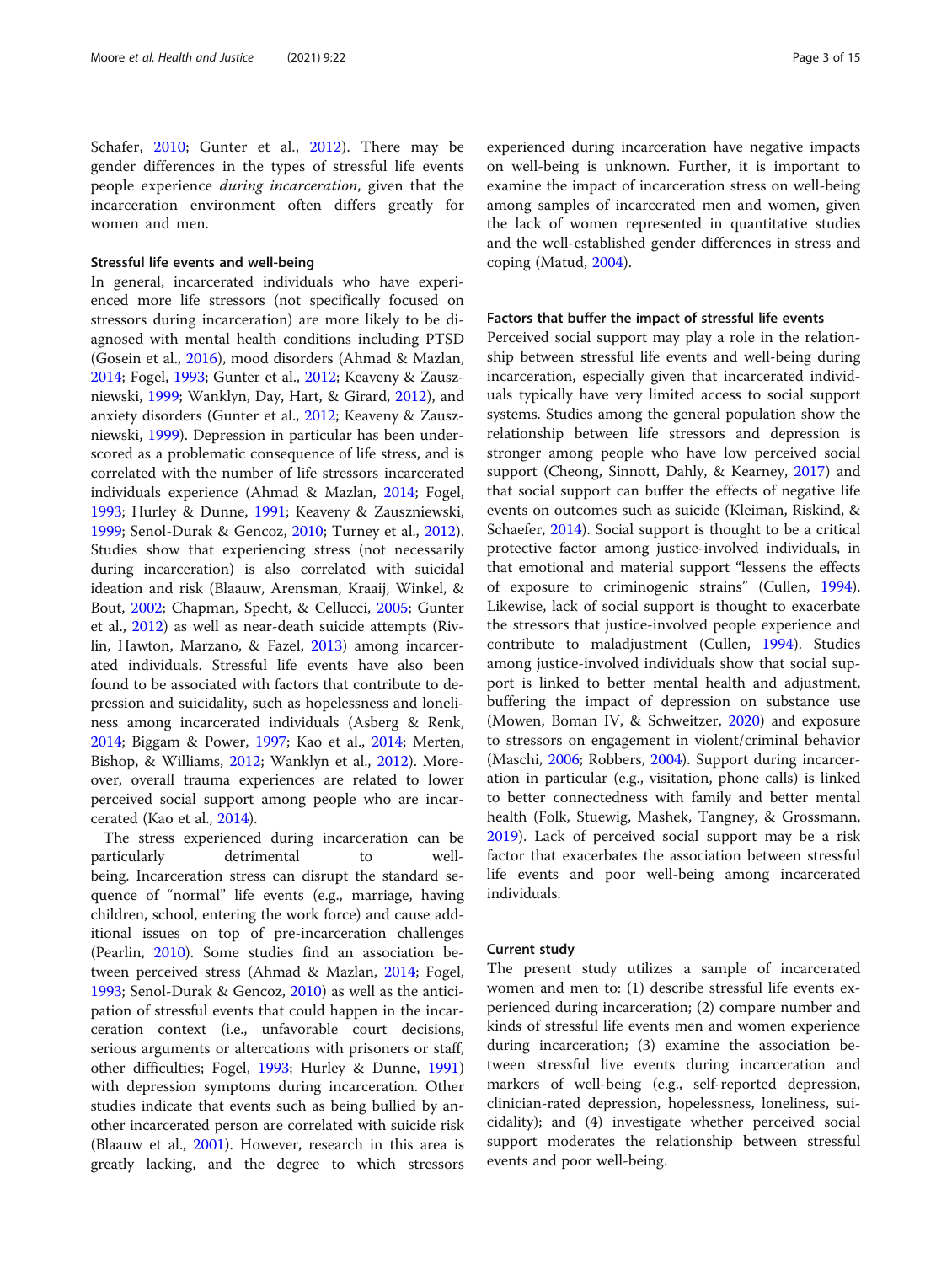#### Methods

#### Participants and procedures

Participants were women and men between the ages of 18 and 65 who were part of a randomized controlled trial (RCT) that was designed to test the effectiveness of interpersonal therapy (IPT) for major depressive disorder (MDD) among people incarcerated in prison (Johnson et al., [2019](#page-15-0)). A total of 181 prisoners from six prisons across Rhode Island and Massachusetts were randomized into group IPT with treatment as usual (TAU) or to TAU alone. The jail and prison systems in these states are combined, and the facilities included in this study were medium security men's facilities and women's facilities that housed women of all security levels. The data used in the current study were collected at the baseline assessment after participants enrolled; any currently incarcerated persons were eligible regardless of the amount of time served on their sentence. For the present study, people incarcerated for less than 6 months were excluded since questions referred to stressors that occurred in the past 6 months and we wanted to assess stress that occurred during incarceration, resulting in a final sample of 160. Participants had to meet Diagnostic and Statistical Manual of Mental Disorders IV criteria for current primary (non-substance induced) MDD and report that they expected to stay at their current facilities for at least 6 months. People who met the lifetime criteria for bipolar disorder or a primary psychotic disorder, who were in prison residential mental health treatment, or could not understand English were excluded. Research assistants with a BA or MA administered structured interviews and self-report measures at the prisons. All research assistants were trained in interviewer administered instruments at Brown University's Clinical Assessment and Training Unit and were supervised.

#### Measures

#### Sociodemographics

Participant demographics (i.e., gender [man = 1, woman = 0], race/ethnicity [white = 1, racial/ethnic minority = 0], age, marital status [never married  $= 1$ , other  $= 0$ ], number of prior offenses, and number of months served on the current sentence) were collected via self-report.

#### Stressful life events

Stressful life events were assessed using a modified version of the Life Events Questionnaire (LEQ; Brugha & Cragg, [1990\)](#page-14-0). The original LEQ is a 12 item self-report measure that asks people to report whether or not they have experienced stressful life events in the past 6 months. Some of the original items on the LEQ such as; "Experienced a serious illness or injury?", "Experienced the death of a close friend or family member?", "Gotten divorced or legally separated from a spouse?", and "Had something valuable lost or stolen?" were retained, whereas others were dropped because they applied to all incarcerated individuals (i.e., recent unemployment, legal problems). In addition, 22 items were added based on stressful events that incarcerated people often experience and can have a positive or negative impact on mood, some of which were unique to the incarceration context. Example items include; "Lost custody of a child permanently or had parental rights terminated," "Anniversary of a sad or traumatic event," "Put in isolation," "Serious financial difficulties," and "New charges or convictions." Items were rated as either 0 (did not happen) or 1 (did happen in the past 6 months). If the item is rated as 1, participants are asked to give the date of the event. For the current study, to remain consistent with research focused on negative life events, 6 stressful events that were judged as likely to have a positive impact on mood were excluded from the scale creation (i.e., gotten back together with a spouse or partner, resolved a problem with a family member/close friend, learned you may regain custody of a child permanently, made parole, gotten a prison job, started exercising more). The 26 other events were added to calculate the total number of stressful life events participants experienced in the past 6 months. Studies have found the original LEQ to be reliable and valid among prison samples (Brugha & Cragg, [1990\)](#page-14-0). Of our 26 items, the item "denied parole" decreased the scale alpha and was thus dropped, resulting in a 25 item scale. In the present sample, the Kuder-Richardson 20 (KR-20) measure of internal consistency for scales with dichotomous choices was .63, which is considered acceptable (Davey, Gugiu, & Coryn, [2010](#page-14-0)). In addition to the total LEQ, we selected the 9 stressful events that were unique to incarceration contexts to create a separate scale (i.e., had a serious problem with another incarcerated person, had an argument with prison staff, made fun of/insulted by someone in the prison, put in isolation, had a disciplinary action taken against you, had problems with prison discharge plans, new charges or convictions, loss of good time, denied parole); being denied parole contributed to a low alpha again and was dropped. The resulting 8 item scale of incarcerationspecific stressors had an alpha of .64 on the KR-20 index.

#### Depressive symptoms

Depressive symptoms were measured using two scales which captured unique elements of cognitive, affective, and somatic components of depression severity and which were assessed by both self-report and clinical judgment. The Hamilton Rating Scale for Depression (HRSD, Hamilton, [1960\)](#page-14-0) is a 17-item interview measure administered by a clinician or researcher that assesses symptoms of depression experienced over the past week. Some of the symptoms assessed using the HRSD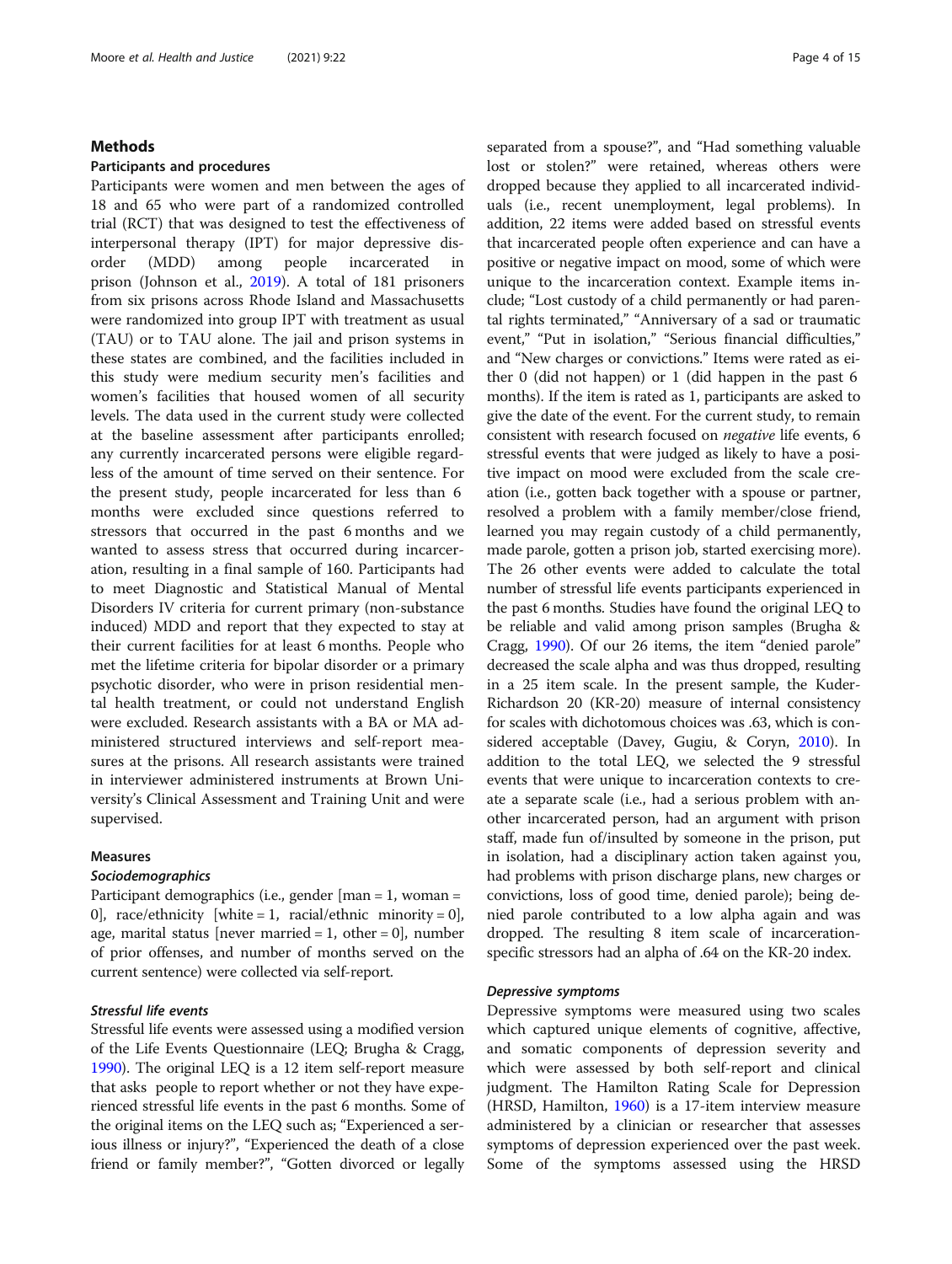include; insomnia, guilt, helplessness, and lack of reactivity. The scoring on the Hamilton varies based on symptom, with 8 of the items being scored 0–4 and 9 of the items being scored 0–2. Scores are added to get the total depression score. Higher total scores indicate more severe depression symptoms (Hamilton, [1960](#page-14-0)). The Quick Inventory of Depressive Symptomatology (QIDS; Rush et al., [2003](#page-15-0)) is a 16 item self-report measure used to assess the severity of depressive symptoms. The measure asks individuals to rate common depressive symptoms on a scale of 0 (asymptomatic) -3 (severe) and includes items such as; "Feeling sad", "Sleeping too much", and "Feeling restless." The total score is calculated by adding scores from the following criteria; sad mood (item 5), concentration (item 10), outlook on self (item 11), suicidal ideation (item 12), general interest (item 13), energy or fatigue (item 14), the highest score on any of the four sleep items (items 1–4), the highest score on any of the appetite or weight change items (items 6–9), and the highest score on the two psychomotor items (items 15– 16). The total range for the final score is 0–27 with a higher score meaning more severe depressive symptomology (Rush et al., [2003\)](#page-15-0).

#### Hopelessness

Hopelessness was measured using the Beck Hopelessness Scale (BHS, Beck, Weissman, Lester, & Trexler, [1974](#page-14-0)), a 20 item self-report measure that was designed to measure three different aspects of hopelessness: feelings about the future, loss of motivation, and future expectations. The measure evaluates individuals' feelings of optimism/pessimism about the future and includes items such as; "Things just won't work out the way I want them to" and "I look forward to the future with hope and enthusiasm." Items are rated as true or false and the total "hopelessness score" is calculated by summing the individual items. The BHS demonstrated good reliability in this study (alpha = .93).

#### **Suicidality**

Suicidality was measured using the Beck Scale for Suicidal Ideation (BSI, Beck, Kovacs, & Weissman, [1979](#page-14-0)), a 21 item self-report measure that assesses past week suicidal ideation (i.e., wishes to die, desire to make an active or passive suicide attempt, duration of ideation, and frequency of ideation), behaviors, and plans. Items 1 through 19 use a 3-point scale, ranging from 0 to 2, to assess the severity of the participants suicidal thoughts, as well as their characteristics and the participant's attitude about them. Individual scores are added together to produce the total BSI score (range 0–38). Items 20 and 21 assess whether or not participants have had any previous suicide attempts and are not included in the total

BSI score. The BSI demonstrated good reliability in this sample (alpha = .87).

#### **Loneliness**

Loneliness was measured using the UCLA Loneliness Scale (UCLA LS; Russell, [1996\)](#page-15-0). The original UCLA Loneliness Scale is a 20-item self-report scale designed to measure one's subjective feelings of loneliness and feelings of social isolation. A few items include; "How often do you feel left out?", "How often do you feel that there is no one you can turn to?", and "How often do you feel outgoing and friendly?" We used a 10-item version due to time constraints. Responses are rated on the following scale: "I never feel this way "(1), "I rarely feel this way" (2)," I sometimes feel this way" (3), and "I often feel this way" (4) and summed to create a total score. Higher scores indicate higher feelings of loneliness. The UCLA LS demonstrated good reliability in this sample  $(alpha = .85).$ 

#### Perceived social support

Perceived social support was assessed using the 12-item self-report Multidimensional Scale of Perceived Social Support (MSPSS, Zimet, Dahlem, Zimet, & Farley, [1988](#page-16-0)), which assesses perceived support from family, friends, and significant others. Items capture whether participants believe they have people who care about them, whether they can talk about their problems with others, and whether they have people to help them in times of need. Responses are rated on a Likert Scale from 1, very strongly disagree, to 7, very strongly agree and summed to provide a total score. The MSPSS demonstrated excellent reliability in this sample (alpha = .93).

#### Data analysis

Data were analyzed using SPSS version 26. Descriptive statistics and bivariate correlations were run to describe the LEQ and study variables. Gender differences in sociodemographics, the number of stressful life events, and each type of stressful life event were examined with independent samples t-tests and chi-square tests. Within the SPSS PROCESS macro, the LEQ and perceived social support were entered as predictors of self-reported and clinician-reported depression symptoms, hopelessness, suicidality, and loneliness in separate linear regression models to understand main effects on outcomes. The interaction between the mean centered LEQ and perceived social support was included on a second step of each model. This approach was repeated for models including the 8-item incarceration-specific stressful events predictor. Interactions significant at  $p < .05$  were graphed using PROCESS-generated code in order to demonstrate the relationship between stressful life events and wellbeing outcomes at low, medium, and high levels of social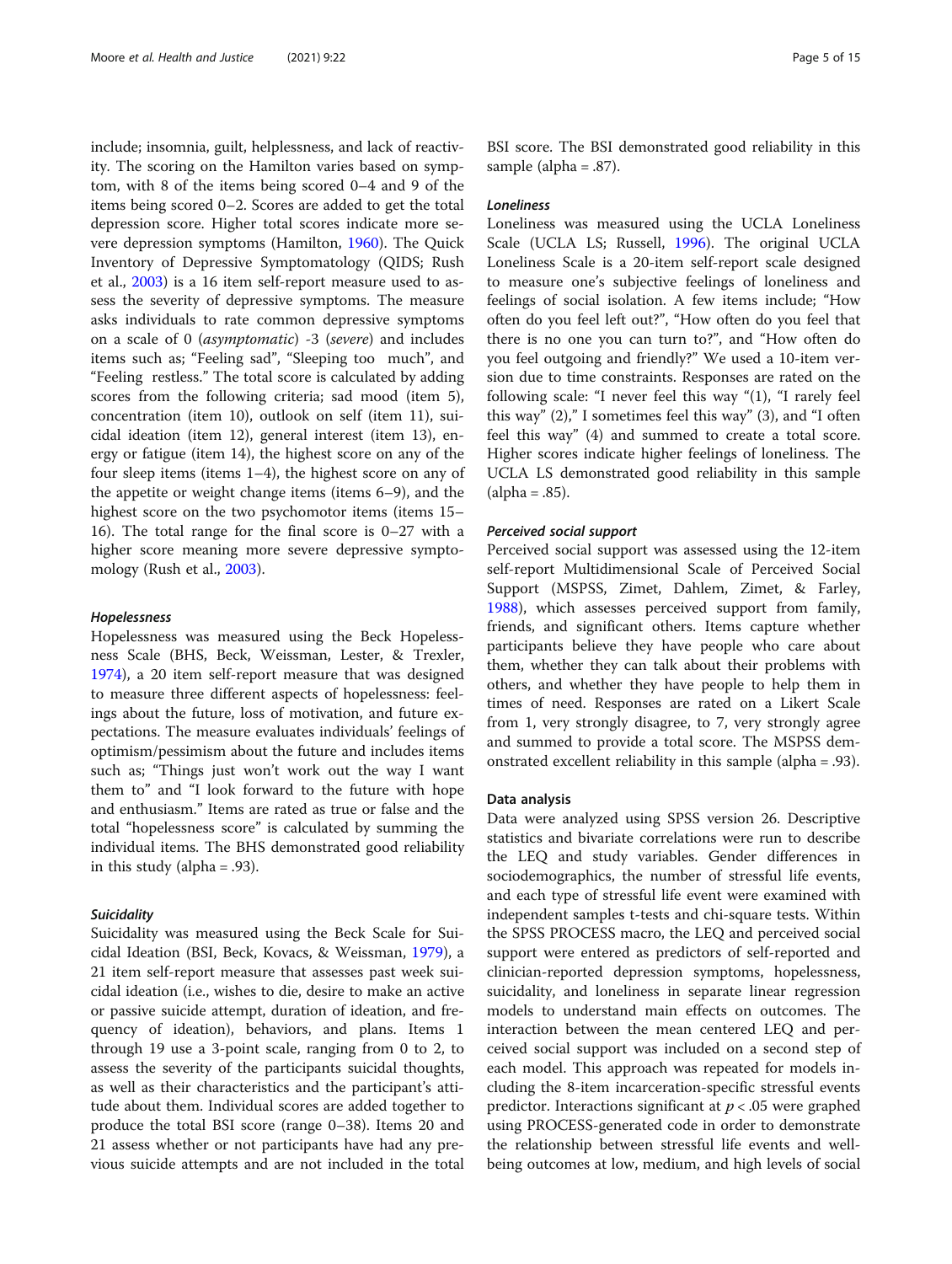support (i.e., 1 SD below the mean, the mean, and 1 SD above the mean). Sociodemographics significantly associated with outcomes at the bivariate level were included as covariates in all models.

#### Results

#### Sample descriptors

Participants were 160 adults (70% male) aged 18–65 years old  $(M = 40 \text{ years}, SD = 10.3)$  who were incarcerated in prison in Rhode Island (65.4%) or Massachusetts (34.6%). A total of 62.5% identified as white, 23.8% identified as Black, 1.3% identified as Asian, 6.3% identified as Native American or Alaskan Native, and 12.5% identified as other race; 81.8% identified as non-Hispanic. Most participants had never been married (58.5%) and self-reported an average of 12.7 prior arrests (SD = 17.4) Participants had been incarcerated for a range of 6 to 488 months ( $M = 78$ ,  $SD = 88.6$ ) at the time of the baseline interview, with men having been incarcerated longer  $(M = 97$  months,  $SD = 98.0$ ) than women  $(M = 34$ months,  $SD = 32.4$ ),  $t(152) = -6.1, p < .001$ ).

#### Stressful life events during incarceration

Participants reported experiencing between 0 and 13 stressful life events ( $M = 3.9$ ,  $SD = 2.7$ ) during the past 6 months. The most common stressful life event participants reported experiencing was having been moved to another cell (38.6%), followed by having been made fun of by someone in the prison (34.8%), having had disciplinary action taken against them by prison staff (32.3%) and the anniversary of a sad or traumatic event (32.3%), and major financial difficulties (31.6%). The least common stressor was receiving new charges or convictions  $(0.6\%)$ .

#### Gender differences

Chi square analyses examining stressful life events by gender are displayed in Table [1](#page-8-0) with significant differences bolded. There was no difference in the overall number of stressful life events reported for men and women. Women were more likely than men to report having a child in trouble and men were more likely than women to report having gotten into a fight.

#### Stressful life events and well-being

Descriptive statistics and bivariate correlations are displayed in Table [2.](#page-9-0) At the bivariate level, stressful events in the past 6 months were associated with more clinician-rated depression, loneliness, hopelessness, and suicidality. Correlation patterns were consistent for stress specific to the incarceration context. Gender and prison location were related to poorer well-being on several measures, thus warranting inclusion as covariates in all models. Results of regression models examining stressful life events on outcomes are displayed in Table [3](#page-10-0), and those examining incarceration-specific stressful life events on outcomes are displayed in Table [4.](#page-11-0) The variance inflation factor was examined and ranged from 1.0 to 1.2 for all regression models, which is well below problematic levels and indicates that multicollinearity did not influence our results. Across all models examining stressful life events and incarceration-specific stressful events as predictors of well-being outcomes, there was a significant negative main effect of social support. Stressful life events and incarceration-specific stressful events were both significantly related to loneliness. In addition, incarceration-specific stressful events were also significantly related to self-reported depression severity (see Tables [3](#page-10-0) and [4\)](#page-11-0).

#### Social support as a moderator of stressful life events on outcomes

There was no evidence of perceived social support moderating the relationship between stressful life events or incarceration-specific stressful events with depression symptoms, hopelessness, or loneliness, but there was a significant interaction of stressful life events ( $b = -0.02$ , t  $(154) = -2.38$ ,  $p = .019$ ) and incarceration-specific stressful events ( $b = -.03$ ,  $t(154) = -2.41$ ,  $p = .017$ ) with perceived social support in the relationship with suicidality (see Fig. [1](#page-12-0)). At low levels of social support, stressful life events  $(b = .50, t (154) = 3.46, p = .001)$  and incarceration-specific stressful events  $(b = -.82, t (154))$ 3.10,  $p = .002$ ) had a strong positive relationship with suicidality, but the relationships were nonsignificant at moderate and high levels of perceived social support.

#### **Discussion**

Incarcerated individuals are exposed to more trauma/ stressful life events than the general population (Briere, Agee, & Dietrich, [2016](#page-14-0); Radatz & Wright, [2017](#page-15-0)), which, in turn, places them at increased risk for a number of concerning mental health outcomes, including depression and suicidality. Stressful events that occur during incarceration may be particularly important to understand. However, little is known about the frequency and impact of stressful life events during incarceration on individuals' well-being. This study sought out to describe stressful life events experienced during incarceration and compare these events between men and women, as well as test whether more stressful life events were associated with depression, hopelessness, loneliness, and suicidality. We also tested whether perceived social support buffered the relationship between stressful events and outcomes. Our results supported some of our hypotheses.

This study found that the number of stressful life events experienced during incarceration in the past 6 months (e.g., divorce or separation, serious injury or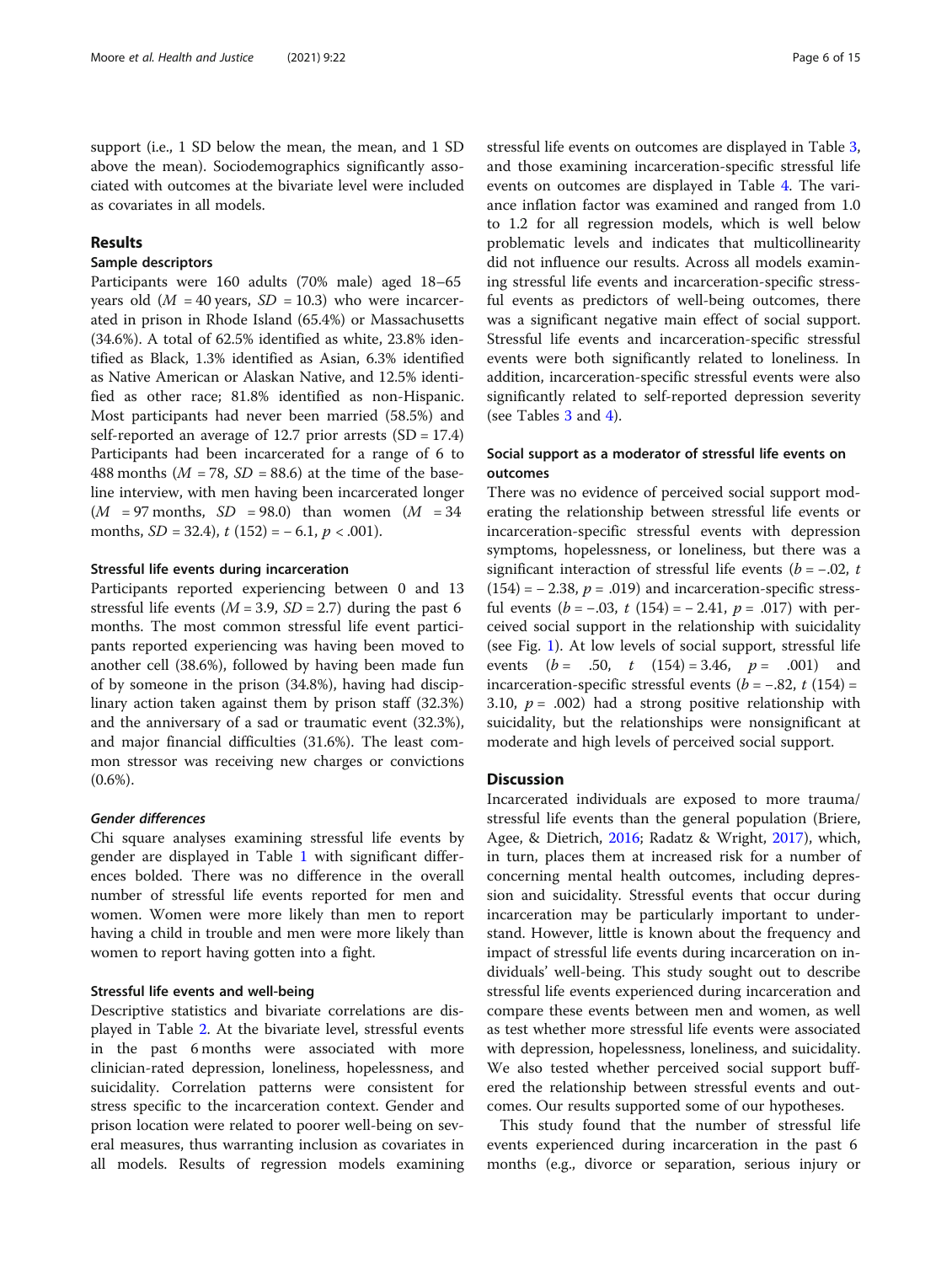#### <span id="page-8-0"></span>Table. 1 Number/percentage of stressful life events endorsed in the past 6 months at study baseline by gender

|                                                                | Women | Men   | $x^2$ or t |
|----------------------------------------------------------------|-------|-------|------------|
| <b>Stressful Life Events</b>                                   |       |       |            |
| Number of stressful life events (mean)                         | 3.5   | 4.0   | $-1.0$     |
| Any stressful life event                                       | 87.5% | 91.8% | 0.7        |
| Serious illness or injury                                      | 2.1%  | 6.4%  | 1.3        |
| Serious illness or injury of a close relative                  | 22.9% | 23.6% | 0.0        |
| Death of an immediate family member                            | 8.5%  | 10.9% | 0.2        |
| Death of a friend/extended family member                       | 19.1% | 16.4% | 0.2        |
| Divorced/legally separated from spouse/partner                 | 4.2%  | 0.9%  | 1.9        |
| Had a romantic relationship end                                | 14.6% | 12.7% | 0.1        |
| Had a serious problem with a spouse/partner                    | 18.8% | 19.1% | 0.0        |
| Had a serious problem with a close friend/other relative       | 18.8% | 20.0% | 0.3        |
| Had major financial difficulties                               | 27.1% | 33.6% | 0.7        |
| Had something valuable lost or stolen                          | 4.2%  | 6.4%  | 0.3        |
| Learned you may lose custody of a child permanently            | 2.1%  | 1.8%  | 0.0        |
| Lost custody of a child permanently/parental rights terminated | 4.2%  | 1.8%  | 0.7        |
| Been assaulted                                                 | 2.1%  | 1.8%  | 0.0        |
| Got into a fight                                               | 0.0%  | 9.1%  | $4.7*$     |
| Had a child in trouble                                         | 16.7% | 5.5%  | $5.2*$     |
| Anniversary of a sad or traumatic event                        | 22.9% | 36.4% | 2.8        |
| Had a serious problem with another inmate                      | 8.3%  | 19.1% | 2.9        |
| Denied parole                                                  | 4.2%  | 12.7% | 2.7        |
| Had an argument with prison staff                              | 16.7% | 28.2% | 2.4        |
| Had disciplinary action by the prison taken against you        | 31.3% | 32.7% | 0.0        |
| Put in isolation                                               | 12.5% | 22.7% | 2.2        |
| Made fun of/insulted by someone w/in the prison                | 35.4% | 34.5% | 0.0        |
| Been moved (i.e., to a different cell)                         | 45.8% | 35.5% | 1.5        |
| Had problems with prison discharge plans                       | 0.0%  | 5.5%  | 2.7        |
| New charges or convictions                                     | 0.0%  | 0.9%  | 0.4        |
| Loss of good time                                              | 16.7% | 15.5% | 0.0        |

 $*p < .05$ 

illness, major financial difficulties, assault, being made fun of by other incarcerated people/staff, disciplinary infractions, being put in isolation, having trouble with discharge plans) was significantly associated at the bivariate level with all poor well-being outcomes with the exception of self-reported depression. These findings are consistent with other studies of incarcerated populations which show that stressful events that have happened during childhood or prior to incarceration are associated with poor well-being (Carlson & Schafer, [2010;](#page-14-0) Radatz & Wright, [2017;](#page-15-0) Rivlin et al., [2013;](#page-15-0) Wanklyn et al., [2012](#page-16-0)), and studies showing that stressful life events predict maintenance of depressive symptoms (Hurley & Dunne, [1991](#page-15-0); Kraaij & de Wilde, [2001](#page-15-0); Phillips, Carroll, & Der, [2015](#page-15-0)). While many of the stressful events assessed in this study were those that can happen to anyone (not just incarcerated people), they were experienced during a period of incarceration, thus potentially making them more difficult to navigate due to lack of available coping resources. Limiting our stressful events measure to incarceration-specific stressors (e.g., problems with discharge plans, being insulted or made fun of by someone in the prison) had the same pattern of results.

In regression models, experiencing more stressful life events during incarceration, including just those unique to incarceration, was linked to greater loneliness. Some of the most commonly identified stressors during incarceration are interpersonal nature, including the loss of romantic relationships and strain on family/friends, as well as feeling harassed by correctional officers and medical staff (Porter, [2019\)](#page-15-0). Many of the stressful events reported by our participants were also interpersonal,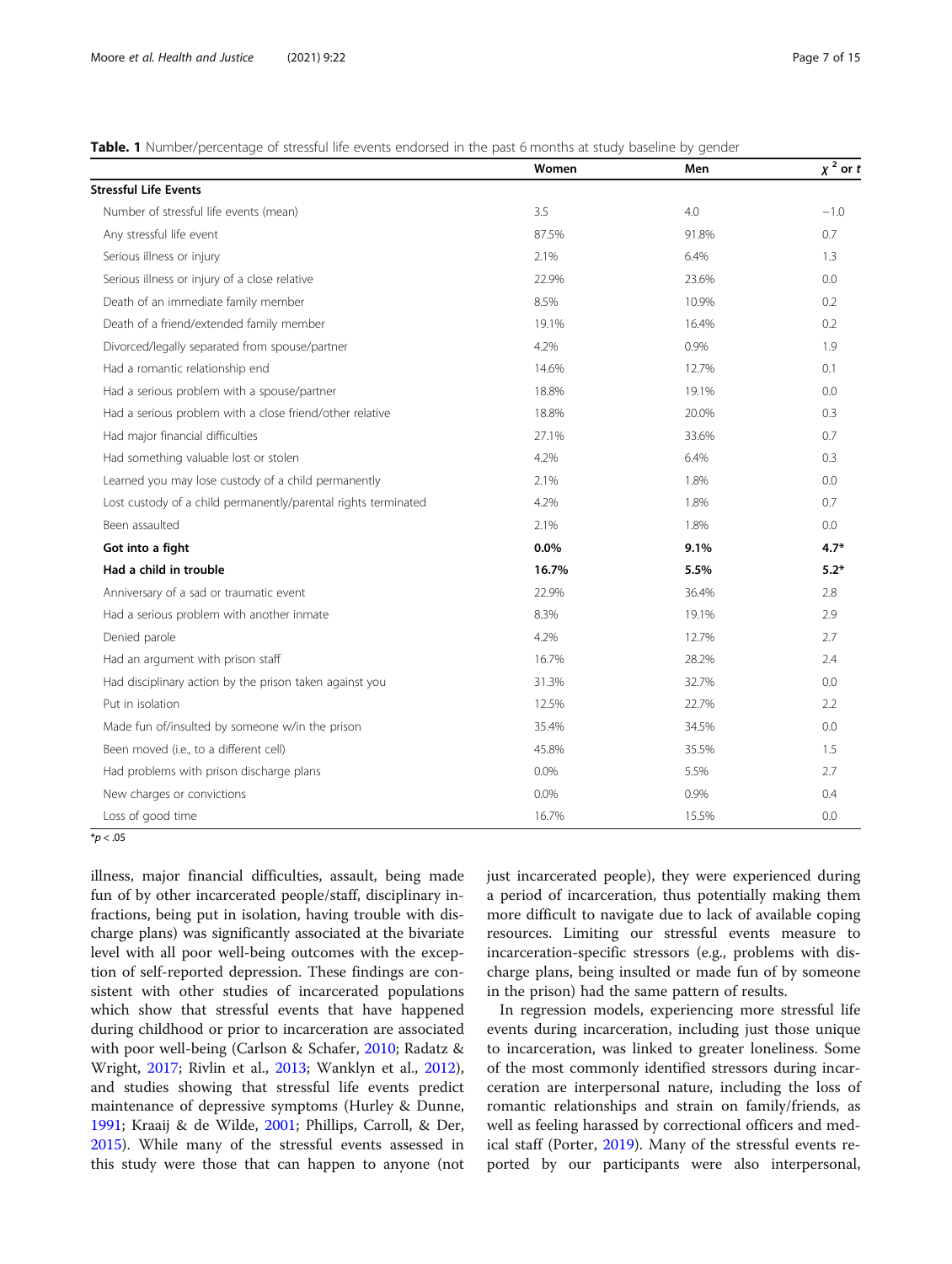<span id="page-9-0"></span>

| <b>Table. 2</b> Descriptive statistics and bivariate correlations among primary study variables |           |                                                     |  |  |  |  |  |  |  |
|-------------------------------------------------------------------------------------------------|-----------|-----------------------------------------------------|--|--|--|--|--|--|--|
| N(96)                                                                                           | M<br>וח>ו | Actual 2. 3. 4. 5. 6. 7. 8. 9. 10. 11. 12.<br>Range |  |  |  |  |  |  |  |

|                                                   | IN (%)      | <b>IVI</b><br>(SD) | Actual<br>Range | Z. 5.    |                          | 4.       | э.       | ο.                       | $\overline{\phantom{a}}$ | õ.                | .ע            | ιv.     | .        | 12.                        | 15.      | 14.                      |
|---------------------------------------------------|-------------|--------------------|-----------------|----------|--------------------------|----------|----------|--------------------------|--------------------------|-------------------|---------------|---------|----------|----------------------------|----------|--------------------------|
| Variable                                          |             |                    |                 |          |                          |          |          |                          |                          |                   |               |         |          |                            |          |                          |
| 1. Gender (man)                                   | 112 (70.0%) |                    | $0 - 1$         |          | $.13 - .09$              | .03      | .03      | $.33***$                 | .08                      | .11               | $-.26***$ .10 |         | .06      | $.23***$                   | $.19*$   | .12                      |
| 2. Age                                            |             | 40.0<br>(10.3)     | $20 - 61$       | $\equiv$ | $.16*$                   | $-46***$ | $.24***$ | $.25***$                 |                          | $-.18$ * $-.18$ * | $-.04$        | $-.09$  | $-.07$   | $-.02$                     | .09      | .08                      |
| 3. Race (white)                                   | 100 (62.5%) |                    | $0 - 1$         |          | $\overline{\phantom{a}}$ | $-.20*$  | $.20*$   | $-.11$                   | $-.06$                   | $-.01$            | $-.05$        | $-.06$  | .07      | .01                        | .10      | .13                      |
| 4. Never married                                  | 94 (58.8%)  |                    |                 |          |                          | $\equiv$ | $-.20*$  | .04                      | .15                      | $.23***$          | .08           | .03     | $-.02$   | $-.00$                     | .00      | $-.00$                   |
| 5. Prior arrests                                  |             | 12.7<br>(17.4)     | $0 - 100$       |          |                          |          | $\equiv$ | $-0.09$                  | $-.04$                   | $-.05$            | $-25**$       | $-.01$  | .04      | .11                        | .15      | .16                      |
| 6. Months<br>incarcerated                         |             | 78.0<br>(88.6)     | $() -$<br>488.5 |          |                          |          |          | $\overline{\phantom{m}}$ |                          | $-.19* -18*$      | .08           | $-.15$  | $-.07$   | $-.12$                     | $-.07$   | .03                      |
| 7. Stressful<br>events                            |             | 3.9<br>(2.7)       | $0 - 13$        |          |                          |          |          |                          |                          | $.80***$          | $-.10$        | $.18*$  | .15      | $.26***$                   | $.16*$   | $.23***$                 |
| 8. Incarceration-<br>specific stressful<br>events |             | 1.5<br>(1.6)       | $0 - 8$         |          |                          |          |          |                          |                          |                   | $-.06$        | $.17*$  | .12      | $.34***$                   | $.18*$   | $.19*$                   |
| 9. Perceived<br>social support                    |             | 51.8<br>(18.6)     | $12 - 84$       |          |                          |          |          |                          |                          |                   |               | $-27**$ |          | $-25***$ $-47***$ $-48***$ |          | $-.39***$                |
| 10. Depression<br>(HRSD)                          |             | 25.6<br>(7.2)      | $3 - 27$        |          |                          |          |          |                          |                          |                   |               |         | $.62***$ | $.38***$                   | $49***$  | $.36***$                 |
| 11. Depression<br>(QIDS)                          |             | 13.1<br>(4.1)      | $11 - 43$       |          |                          |          |          |                          |                          |                   |               |         | $\equiv$ | $35***$                    | $.47***$ | $.38***$                 |
| 12. Hopelessness                                  |             | 8.0<br>(5.9)       | $0 - 20$        |          |                          |          |          |                          |                          |                   |               |         |          | $\overline{\phantom{m}}$   | $.41***$ | $.29***$                 |
| 13. Loneliness                                    |             | 29.6<br>(6.1)      | $15 - 40$       |          |                          |          |          |                          |                          |                   |               |         |          |                            |          | $.48***$                 |
| 14. Suicidality                                   |             | 3.0<br>(4.5)       | $0 - 21$        |          |                          |          |          |                          |                          |                   |               |         |          |                            |          | $\overline{\phantom{m}}$ |

 $*p < .05, **p < .01, **p < .001$ 

including having been made fun of by someone in the prison, having serious problems with other incarcerated people, getting into fights, getting divorced, and losing custody of children. It makes sense that experiencing more of these stressors would prompt interpersonal consequences like loneliness among incarcerated people.

Our findings also show that stressful events during incarceration increase suicide risk. In multivariate models, stressful events including those just specific to incarceration marginally increase suicidality, which builds on research showing an association between trauma/stress experienced prior to incarceration and suicidality during incarceration (Blaauw et al., [2002;](#page-14-0) Messina & Grella, [2006](#page-15-0)). Importantly, this effect depended on how strong participants' perceived social support was—a lack of perceived social support was associated with poorer wellbeing across all outcomes, and stressful life events (including incarceration-specific events) were only significantly associated with suicidality among people with low levels of perceived social support. These results are consistent with literature suggesting perceived social support is a protective factor against suicidality among general populations (Kleiman et al., [2014\)](#page-15-0) and incarcerated individuals (Favril, Vander Laenen, Vanderviver, & Audenaert, [2017](#page-14-0); Pratt & Foster, [2020;](#page-15-0) Richie et al., [2019](#page-15-0)). Individuals who enter incarceration with limited social support, or experience a decrease in social support during incarceration, may feel that they have no one to talk to about what they are going through or to help them navigate difficult stressors. This lack of interpersonal connection to cope with stressors may exacerbate suicidal thoughts. The prison environment is not known for being a therapeutic environment for those who are vulnerable to the negative effects of stress, such as people with serious mental illness (Gosein et al., [2016](#page-14-0); Kupers, [1996\)](#page-15-0). Stress may be particularly important to monitor among such high risk groups in order to decrease suicidal behavior while individuals are in custody. In addition, research should explore other supportrelated factors that may buffer the effect of stress on suicide risk during incarceration, including visitation from friends and family or engagement with correctional mental health services.

During the 6-month time period observed, men and women reported experiencing similar numbers of stressful life events, but significantly more women reported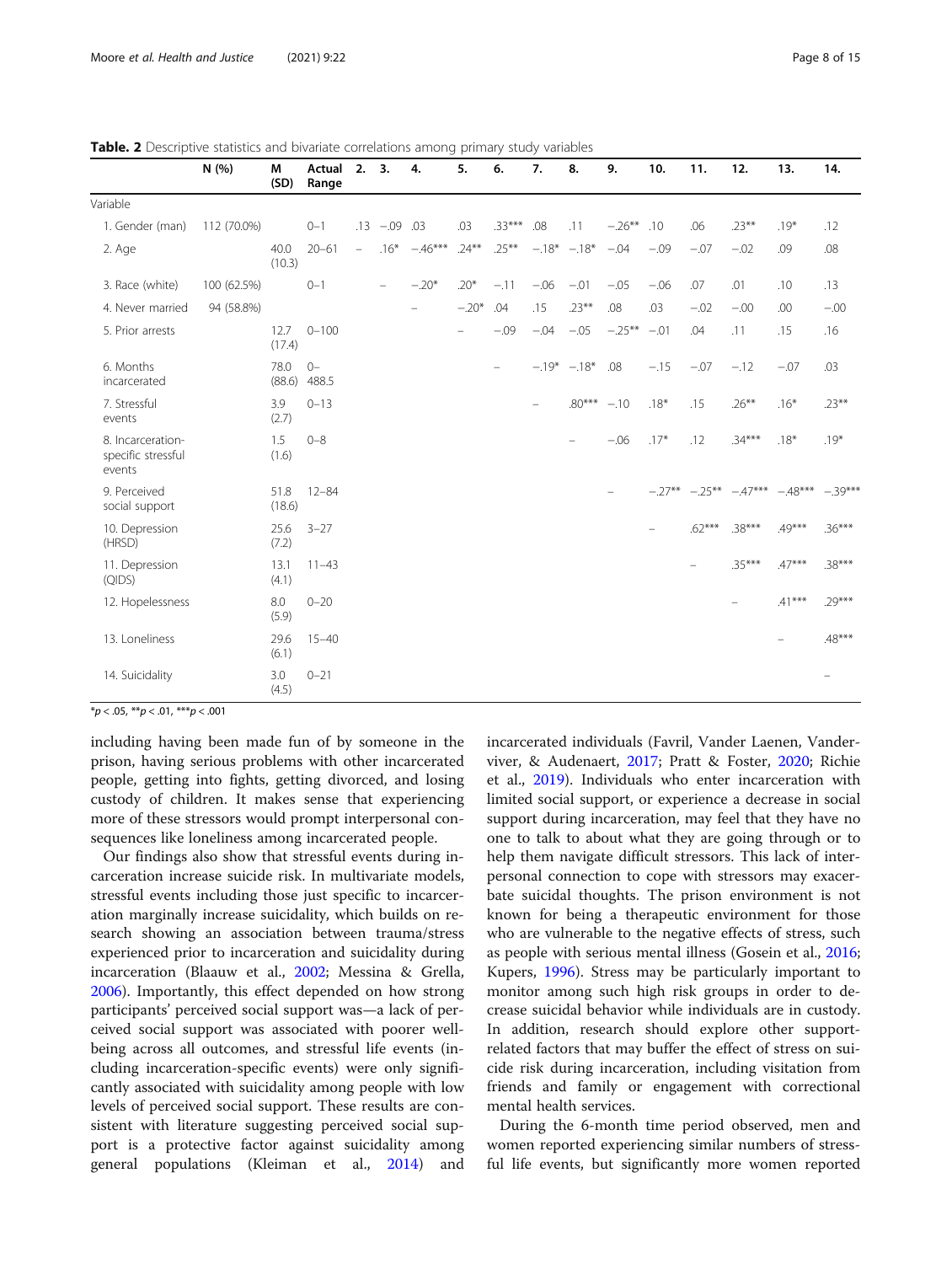|                                | B(SE)         | t       | р      | Model $R^2/R^2$ change |
|--------------------------------|---------------|---------|--------|------------------------|
| DV: Depression (HRSD)          |               |         |        | .12                    |
| Prison location                | 1.20(49)      | 2.48    | .014   |                        |
| Gender (man)                   | $-2.38(1.68)$ | $-1.42$ | .157   |                        |
| Stressful life events          | .36 (.21)     | 1.74    | .085   |                        |
| Social support                 | $-.09(.03)$   | $-2.92$ | .004   |                        |
| Stress x Social support        | $-.00(.01)$   | $-0.07$ | .941   | .00                    |
| DV: Depression (QIDS)          |               |         |        | .11                    |
| Prison location                | .52 (.28)     | 1.86    | .065   |                        |
| Gender (man)                   | $-1.20$ (.96) | $-1.25$ | .214   |                        |
| Stressful life events          | .14(.12)      | 1.16    | .249   |                        |
| Social support                 | $-.06(.02)$   | $-3.29$ | .001   |                        |
| Stress x Social support        | $-.01$ (.01)  | $-1.37$ | .172   | .01                    |
| DV: Hopelessness               |               |         |        | .29                    |
| Prison location                | 1.15(.36)     | 3.19    | .002   |                        |
| Gender (man)                   | $-1.72(1.24)$ | $-1.39$ | .167   |                        |
| Stressful life events          | .15(.16)      | .94     | .348   |                        |
| Social support                 | $-.14(.02)$   | $-6.22$ | < .001 |                        |
| Stress x Social support        | $-.02(.01)$   | $-1.82$ | .071   | .02                    |
| DV: Loneliness                 |               |         |        | .27                    |
| Prison location                | $-.02(.37)$   | $-0.06$ | .951   |                        |
| Gender (man)                   | 1.31 (1.29)   | 1.02    | .309   |                        |
| Stressful life events          | .51 (.16)     | 3.15    | .002   |                        |
| Social support                 | $-.14(.02)$   | $-5.71$ | < .001 |                        |
| Stress x Social support        | .00(01)       | 0.51    | .611   | .00                    |
| DV: Suicidality                |               |         |        | .29                    |
| Prison location                | $1.09$ (.28)  | 3.97    | < .001 |                        |
| Gender (man)                   | $-2.31(.95)$  | $-2.42$ | .017   |                        |
| Stressful life events          | .22(.12)      | 1.87    | .064   |                        |
| Social support                 | $-.10(.02)$   | $-5.43$ | < .001 |                        |
| <b>Stress x Social support</b> | $-.02(.01)$   | $-2.38$ | .019   | .03                    |

<span id="page-10-0"></span>Table. 3 Multiple linear regression examining the association of stressful life events, social support, and their interaction on wellbeing during incarceration

HRSD Hamilton Rating Scale for Depression, QIDS Quick Inventory of Depressive Symptomatology

that they had a child in trouble. Studies of lifetime stressors among incarcerated parents show that women are more likely to report having a child who died than men were (Carlson & Schafer, [2010](#page-14-0)), and qualitative data highlights the unique struggles that mothers experience related to separation from children during incarceration (Douglas et al., [2009](#page-14-0)). Men were more likely to report getting into a fight, which is in line with research showing that women engage in fewer rule violations including violent infractions during incarceration (Celinska & Sung, [2014\)](#page-14-0). Differences in rates of other reported stressful life events did not reach statistical significance. One reason for these discrepant findings may be the time frame that was investigated here (past 6 months vs.

lifetime), or our study may not have been powered to detect small effects. Future research with larger samples could investigate gender differences in the relationship between stressful events and well-being differently, and consider examining two-way interactions of gender and social support on the relationship between stressful life events and well-being.

#### Strengths, limitations, and future directions

The current paper makes an important contribution to the literature on stressful life events and well-being among incarcerated populations by drawing from a large sample of men and women and investigating multiple markers of well-being. We also investigate factors that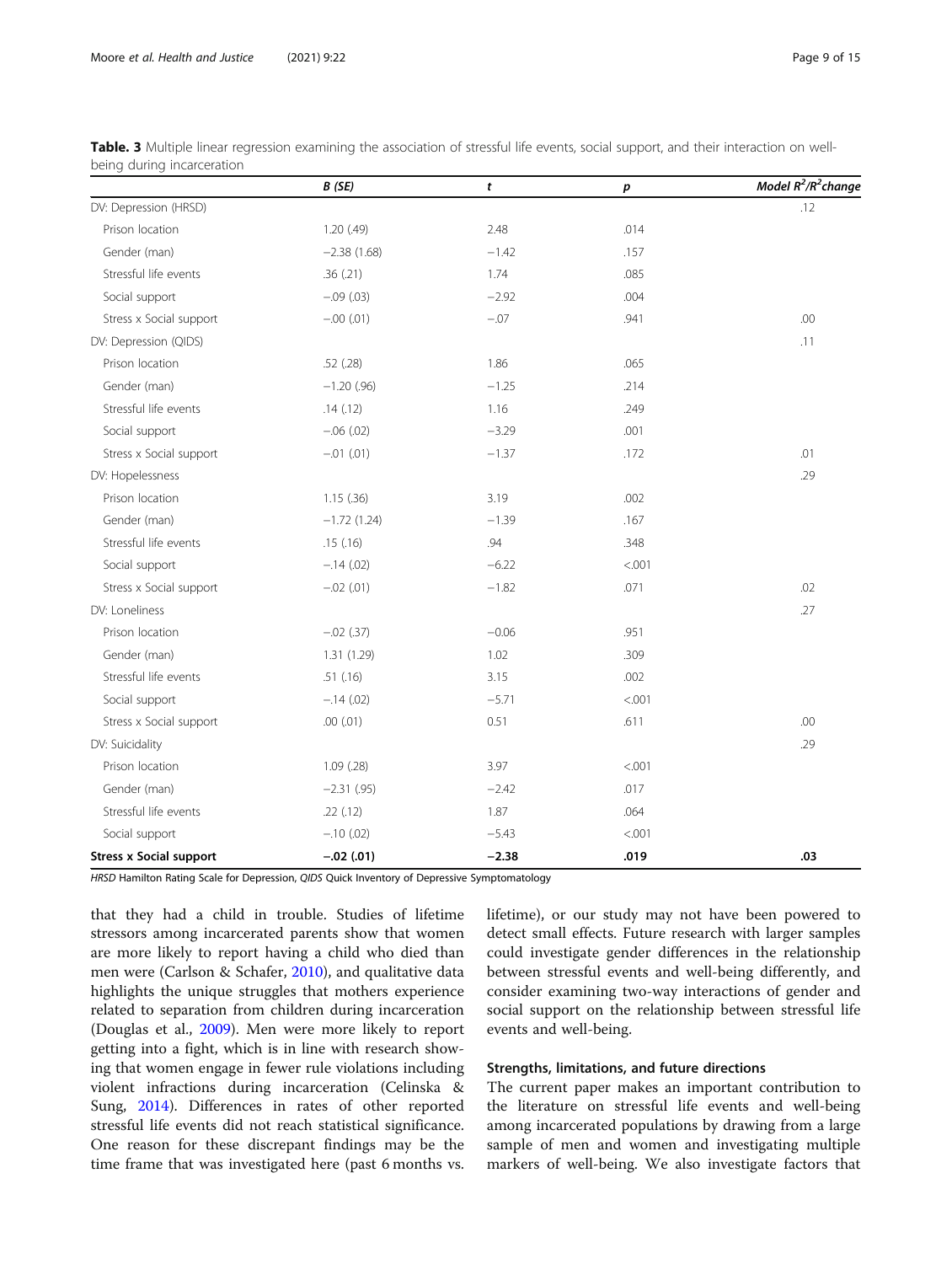|                                         | B              | t       | р       | Model $R^2/R^2$ change |
|-----------------------------------------|----------------|---------|---------|------------------------|
| DV: Depression (HRSD)                   |                |         |         | .13                    |
| Prison location                         | 1.23(49)       | 2.5     | .012    |                        |
| Gender (man)                            | $-2.54(1.68)$  | $-1.51$ | .134    |                        |
| Incarceration-specific stressful events | .59 (.35)      | 1.68    | .095    |                        |
| Social support                          | $-.09(.03)$    | $-3.05$ | .003    |                        |
| Stress x Social support                 | $-.01$ (.02)   | $-.60$  | .552    | .00                    |
| DV: Depression (QIDS)                   |                |         |         | .10                    |
| Prison location                         | .50(.28)       | 1.80    | .075    |                        |
| Gender (man)                            | $-1.24$ (.97)  | $-1.28$ | .202    |                        |
| Incarceration-specific stressful events | .22 (.20)      | 1.10    | .274    |                        |
| Social support                          | $-.06(.02)$    | $-3.32$ | .001    |                        |
| Stress x Social support                 | $-.01$ $(.01)$ | $-1.02$ | .311    | .01                    |
| DV: Hopelessness                        |                |         |         | .29                    |
| Prison location                         | $1.07$ $(.36)$ | 2.98    | .003    |                        |
| Gender (man)                            | $-1.73(1.25)$  | $-1.39$ | .168    |                        |
| Incarceration-specific stressful events | .45 (.26)      | 1.73    | .085    |                        |
| Social support                          | $-.14(.02)$    | $-6.21$ | < 0.001 |                        |
| Stress x Social support                 | $-.01$ $(.01)$ | $-1.02$ | .309    | .01                    |
| DV: Loneliness                          |                |         |         | .31                    |
| Prison location                         | $-.07(.36)$    | $-.19$  | .847    |                        |
| Gender (man)                            | 1.25 (1.26)    | .99     | .322    |                        |
| Incarceration-specific stressful events | 1.15(.26)      | 4.37    | < .001  |                        |
| Social support                          | $-.14(.02)$    | $-6.05$ | < .001  |                        |
| Stress x Social support                 | $.00$ $(.01)$  | .28     | .779    | .00                    |
| DV: Suicidality                         |                |         |         | .28                    |
| Prison location                         | 1.10(0.28)     | 3.96    | < .001  |                        |
| Gender (man)                            | $-2.44(.97)$   | $-2.53$ | .012    |                        |
| Incarceration-specific stressful events | .34(.20)       | 1.71    | .089    |                        |
| Social support                          | $-.10(.02)$    | $-5.46$ | < .001  |                        |
| <b>Stress x Social support</b>          | $-.03(.01)$    | $-2.41$ | .017    | .03                    |

<span id="page-11-0"></span>Table. 4 Multiple linear regression examining the association of incarceration-specific stressful life events, social support, and their interaction on well-being during incarceration

Standardized effects presented

HRSD Hamilton Rating Scale for Depression, QIDS Quick Inventory of Depressive Symptomatology

may buffer the impact of stress on well-being, thus highlighting new points of intervention. Results should be considered in light of several limitations. First, participants were included in the current study based on experiencing current MDD, and this may have inflated the number of stressors reported. However, both of our depression outcomes were normally distributed and had sufficient variability, demonstrating that not everyone in our sample experienced the same degree of depression symptoms, and that these outcomes capture that variability in depression severity. We also believe that drawing from a sample of people with MDD may have also been a strength. Aside from substance use disorders, MDD is the most common disorder diagnosed among prisoners (Fazel & Seewald, [2012](#page-14-0)) and increases risk for negative outcomes during incarceration (Fazel, Hayes, Bartellas, Clerici, & Trestman, [2016](#page-14-0)). It is particularly relevant to the aims of this study given that stress increases risk for development and chronicity of MDD (Otte et al., [2016](#page-15-0)). Additionally, given that suicide was one of the outcomes of interest in this study, drawing from a sample of prisoners with MDD likely allowed us to observe more variance than we would have if drawing from a general prison population (Favril, Indig, Gear, & Wilhelm, [2020](#page-14-0)). We had sufficient variation in our depression outcomes which allowed us to examine whether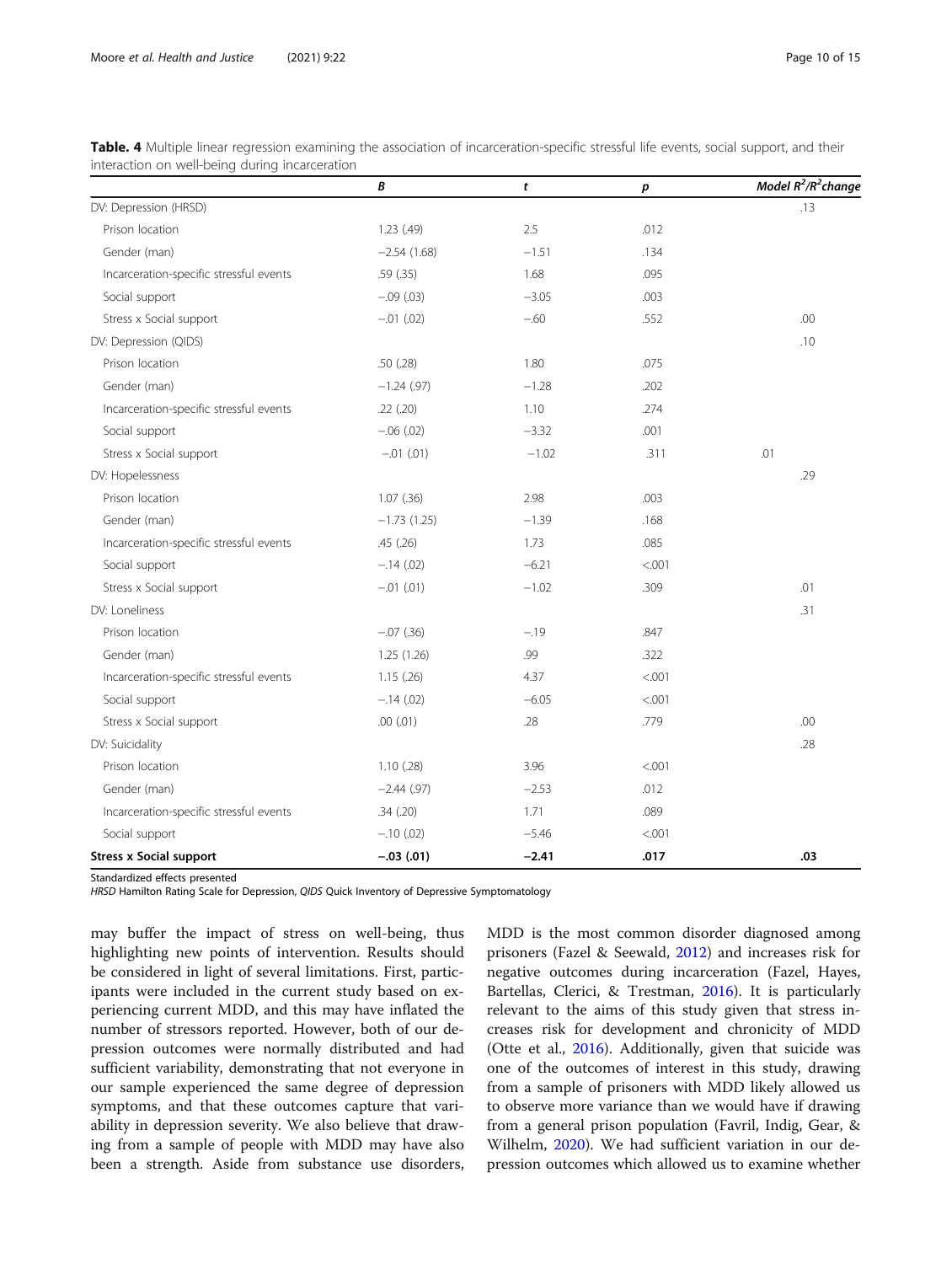<span id="page-12-0"></span>

the mean), moderate (mean), and high (1 SD above the mean) levels of perceived social support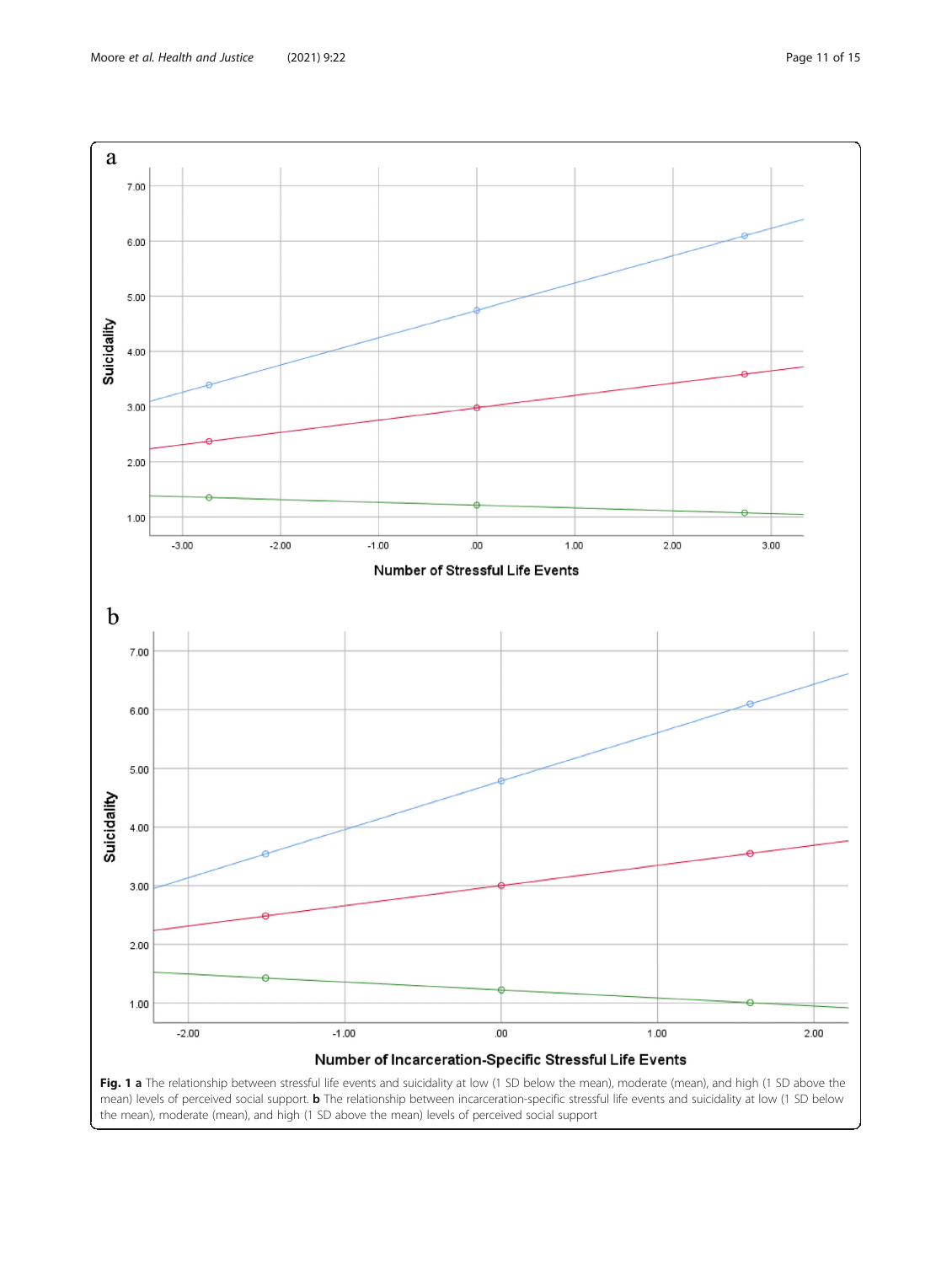stressful experiences could explain some of this variation in symptoms. Future studies should consider the impact of stressful life events on non-depressed incarcerated samples. Second, the cross-sectional design of the study cannot determine whether stressful life events predict changes in well-being or vice-versa. Indeed, a large literature supports that depressed individuals are at particular risk for generating stress within their own lives (Hammen, [2003\)](#page-14-0). Thus, future studies would benefit from disentangling the temporal ordering of these constructs. Finally, although we focused in on negative stressful life events, it is impossible to know how incarcerated people felt about the stressful events that were included on our scale and it is possible that some (e.g., getting divorced, moving to a new cell) may have been experienced as positive.

#### Clinical implications

These results suggest several implications for intervention efforts targeting the reduction of depression, suicidality, and related problems among incarcerated individuals. Findings point to the need to assess exposure to stressful life events, both at intake as well as at regular intervals throughout incarceration, to understand who may be vulnerable to poor mood outcomes, and to boost their capacity to effectively cope with stress. Importantly, incarcerated individuals who experience stressors such as difficulties adjusting to the prison context, feeling judged by or uncomfortable around other incarcerated people or staff, or have disciplinary infractions or moves between housing units, may have increased risk for suicide ideation. Increasing individuals' perceived social support may improve their ability to cope with stress that occurs during incarceration and lead to less suicidality. Importantly, many incarcerated people, especially men, do not have strong social support systems in the community which could be drawn from to help mitigate suicide risk during incarceration through calls or visitation (Jiang & Winfree Jr, [2006](#page-15-0); Wolff & Draine, [2004\)](#page-16-0). Further, because incarcerated people report feeling judged and looked down upon by medical staff within correctional facilities (Porter, [2019](#page-15-0)), they may not feel comfortable seeking mental health services or support during incarceration. Alternative ideas for bolstering social support during incarceration are needed, perhaps through reducing stigma that deters help-seeking or increasing contact with certified peer recovery specialists who have a history of incarceration (Barrenger, Maurer, Moore, & Hong, [2020\)](#page-14-0).

Both interpersonal therapies (IPT) and cognitive behavioral approaches and have been shown to improve individuals' emotion regulation and reduce stress responses in the face of stressful life events (Bruijniks, DeRubeis, Hollon, & Huibers, [2019;](#page-14-0) Bulmash, Harkness,

Stewart, & Bagby, [2009](#page-14-0); Lipsitz & Markowitz, [2013](#page-15-0)). Of concern, however, is the lack of access within prisons to evidence-based interventions targeting these and related risk factors for mental health problems (Johnson et al., [2019](#page-15-0); Johnson & Zlotnick, [2012](#page-15-0)). Recent findings from this research team suggest that implementing an evidence-based intervention (specifically, IPT) is feasible and effective for reducing depressive symptoms, hopelessness, posttraumatic stress disorder and for increasing MDD remission among incarcerated individuals (Authors names removed). The current study highlights the need for wider implementation of this and other approaches to reduce the considerable mental health burden faced by this population. Treatment addressing stressful life events among incarcerated individuals may not only increase their quality of life but may also contribute to reduced disciplinary problems and management issues within the prison, which would benefit correctional staff and the criminal justice system from a management perspective. Moreover, in addition to reducing risk for mental health problems during and after incarceration, targeting stressful experiences during incarceration may reduce recidivism risk. Sykes' ([1958](#page-15-0)) work on the pains of imprisonment suggests that exposure to difficult situations and stressors during incarceration can increase disdain for the law and connection with incarcerated peers, thereby ultimately increasing criminal behavior.

#### Conclusions

Justice-involved men and women experience a wide range of stressful life events during incarceration, and these experiences are associated with depression, loneliness, and suicidality. Helping justice-involved individuals better manage life stress, and in particular, bolstering their social support networks, could reduce suicide risk during incarceration. Evidence-based interventions that focus on improving interpersonal relationships (e.g., IPT) may be beneficial toward this end, but should be adapted to consider the difficulty in fostering social connections between incarcerated people and their non-incarcerated friends/family.

#### Acknowledgements

Not applicable.

#### Authors' contributions

KEM and SS analyzed data and wrote major sections of the manuscript. KEM and JJ interpreted the data. GB wrote sections of the manuscript. JF and JJ assisted with conceptualization and provided critical feedback/edits. All authors read and approved the final manuscript.

#### Funding

This research was supported by funding from the National Institute of Mental Health (NIMH; R01 MH095230; Johnson, PI).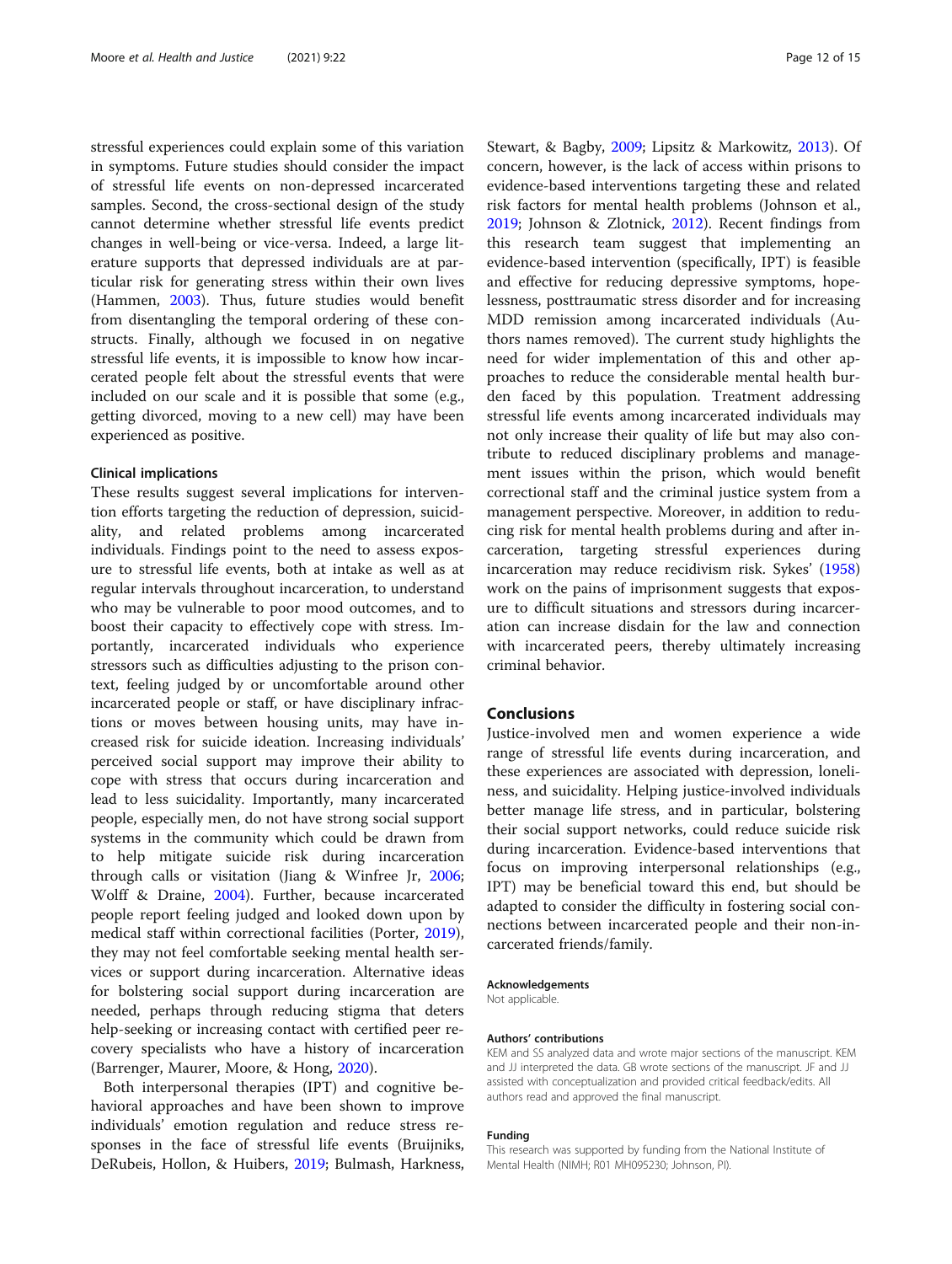#### <span id="page-14-0"></span>Availability of data and materials

The datasets generated and/or analyzed during the current study are not publicly available because they require Department of Corrections approval.

#### Declarations

#### Ethics approval and consent to participate

Approval to conduct this study and consent participants was obtained from the Brown University Institutional Review Board.

#### Consent for publication

Not applicable.

#### Competing interests

The authors declare that they have no competing interests.

#### Author details

<sup>1</sup>Department of Psychology, East Tennessee State University, 420 Rogers-Stout Hall, P.O. Box 70649, Johnson City, TN 37614, USA. <sup>2</sup>College of Human Medicine, Michigan State University, Flint, USA.

#### Received: 5 January 2021 Accepted: 11 June 2021 Published online: 24 August 2021

#### References

- Ahmad, A., & Mazlan, N. H. (2014). Stress and depression: A comparison study between men and women inmates in peninsular Malaysia. International Journal of Humanities and Social Sciences, 4(2), 153–160.
- Asberg, K., & Renk, K. (2014). Perceived stress, external locus of control, and social support as predictors of psychological adjustment among female inmates with or without a history of sexual abuse. International Journal of Offender Therapy and Comparative Criminology, 58(1), 59–84. [https://doi.org/10.1177/03](https://doi.org/10.1177/0306624X12461477) [06624X12461477.](https://doi.org/10.1177/0306624X12461477)
- Banyard, V. L., Williams, L. M., & Siegel, J. A. (2003). The impact of complex trauma and depression on parenting: An exploration of mediating risk and protective factors. Child Maltreatment, 8(4), 334–349. [https://doi.org/10.1177/1](https://doi.org/10.1177/1077559503257106) [077559503257106.](https://doi.org/10.1177/1077559503257106)
- Barrenger, S. L., Maurer, K., Moore, K. L., & Hong, I. (2020). Mental health recovery: Peer specialists with mental health and incarceration experiences. American Journal of Orthopsychiatry, 90(4), 479–488. <https://doi.org/10.1037/ort0000450>.
- Beck, A., Kovacs, M., & Weissman, A. (1979). Assessment of suicidal intention: The scale of suicide ideation. Journal of Consulting and Clinical Psychology, 47(2), 343–352. <https://doi.org/10.1037/0022-006X.47.2.343>.
- Beck, A., Weissman, A., Lester, D., & Trexler, L. (1974). The measurement of pessimism: The hopelessness scale. Journal of Consulting and Clinical Psychology, 42(6), 861–865. <https://doi.org/10.1037/h0037562>.
- Biggam, F. H., & Power, K. G. (1997). Social support and psychological distress in a group of incarcerated young offenders. International Journal of Offender Therapy and Comparative Criminology, 41(3), 213–230. [https://doi.org/10.1177/](https://doi.org/10.1177/0306624X97413002) [0306624X97413002.](https://doi.org/10.1177/0306624X97413002)
- Blaauw, E., Arensman, E., Kraaij, V., Winkel, F. W., & Bout, R. (2002). Traumatic life events and suicide risk among jail inmates: The influence of types of events, time period and significant others. Journal of Traumatic Stress, 15(1), 9–16. [https://doi.org/10.1023/A:1014323009493.](https://doi.org/10.1023/A:1014323009493)
- Blaauw, E., Winkel, F. W., & Kerkhof, A. (2001). Bullying and suicidal behavior in jails. Criminal Justice and Behavior, 28(3), 279–299. [https://doi.org/10.1177/](https://doi.org/10.1177/0093854801028003002) 0093854801028003002
- Briere, J., Agee, E., & Dietrich, A. (2016). Cumulative trauma and current posttraumatic stress disorder status in general population and inmate samples. Psychological Trauma: Theory, Research, and Policy, 8(4), 439–446. <https://doi.org/10.1037/tra0000107>.
- Brugha, T., & Cragg, D. (1990). The list of threatening experiences: The reliability and validity of a brief life events questionnaire. Acta Psychiatrica Scandinavica, 82(1), 77–81. <https://doi.org/10.1111/j.1600-0447.1990.tb01360.x>.
- Bruijniks, S. J. E., DeRubeis, R. J., Hollon, S. D., & Huibers, M. J. H. (2019). The potential role of learning capacity in cognitive behavior therapy for depression: A systematic review of the evidence and future directions for improving therapeutic learning. Clinical Psychological Science, 7(4), 668–692. <https://doi.org/10.1177/2167702619830391>.
- Buchman-Schmitt, J. M., Chu, C., Michaels, M. S., Hames, J. L., Silva, C., Hagan, C. R., … Joiner, T. E. (2017). The role of stressful life events preceding death by

suicide: Evidence from two samples of suicide decedents. Psychiatry Research, 256, 345–352. [https://doi.org/10.1016/j.psychres.2017.06.078.](https://doi.org/10.1016/j.psychres.2017.06.078)

- Bulmash, E., Harkness, K. L., Stewart, J. G., & Bagby, R. M. (2009). Personality, stressful life events, and treatment response in major depression. Journal of Consulting and Clinical Psychology, 77(6), 1067–1077. [https://doi.org/10.1037/a](https://doi.org/10.1037/a0017149) [0017149.](https://doi.org/10.1037/a0017149)
- Carlson, B. E., & Shafer, M. S. (2010). Traumatic histories and stressful life events of incarcerated parents: Childhood and adult trauma histories. The Prison Journal, 90(4), 475–493. <https://doi.org/10.1177/0032885510382224>.
- Celinska, K., & Sung, H. E. (2014). Gender differences in the determinants of prison rule violations. The Prison Journal, 94(2), 220–241. [https://doi.org/10.1177/](https://doi.org/10.1177/0032885514524882) [0032885514524882](https://doi.org/10.1177/0032885514524882).
- Chapman, A. L., Specht, M. W., & Cellucci, T. (2005). Factors associated with suicide attempts in female inmates: The hegemony of hopelessness. Suicide and Life-threatening Behavior, 35(5), 558–569. [https://doi.org/10.1521/suli.2](https://doi.org/10.1521/suli.2005.35.5.558) [005.35.5.558.](https://doi.org/10.1521/suli.2005.35.5.558)
- Cheong, E. V., Sinnott, C., Dahly, D., & Kearney, P. M. (2017). Adverse childhood experiences (ACEs) and later-life depression: Perceived social support as a potential protective factor. BMJ Open, 7(9), e013228. [https://doi.org/10.1136/](https://doi.org/10.1136/bmjopen-2016-013228) [bmjopen-2016-013228.](https://doi.org/10.1136/bmjopen-2016-013228)
- Cullen, F. T. (1994). Support as an organizing concept for criminology: Presidential address to the academy of criminal justice sciences. Justice Quarterly, 11(4), 527–559. [https://doi.org/10.1080/07418829400092421.](https://doi.org/10.1080/07418829400092421)
- Davey, J. W., Gugiu, P. C., & Coryn, C. L. (2010). Quantitative methods for estimating the reliability of qualitative data. Journal of MultiDisciplinary Evaluation, 6(13), 140–162.
- Douglas, N., Plugge, E., & Fitzpatrick, R. (2009). The impact of imprisonment on health: What do women prisoners say? Journal of Epidemiology & Community Health, 63(9), 749–754. [https://doi.org/10.1136/jech.2008.080713.](https://doi.org/10.1136/jech.2008.080713)
- Favril, L., Indig, D., Gear, C., & Wilhelm, K. (2020). Mental disorders and risk of suicide attempt in prisoners. Social Psychiatry and Psychiatric Epidemiology, 55(11), 1145– 1155. <https://doi.org/10.1007/s00127-020-01851-7>.
- Favril, L., Vander Laenen, F., Vanderviver, C., & Audenaert, K. (2017). Suicidal ideation while incarcerated: Prevalence and correlates in a large sample of male prisoners in Flanders, Belgium. International Journal of Law and Psychiatry, 55, 19–28. [https://doi.org/10.1016/j.ijlp.2017.10.005.](https://doi.org/10.1016/j.ijlp.2017.10.005)
- Fazel, S., Hayes, A. J., Bartellas, K., Clerici, M., & Trestman, R. (2016). Mental health of prisoners: Prevalence, adverse outcomes, and interventions. The Lancet Psychiatry, 3(9), 871–881. [https://doi.org/10.1016/S2215-0366\(16\)30142-0](https://doi.org/10.1016/S2215-0366(16)30142-0).
- Fazel, S., Ramesh, T., & Hawton, K. (2017). Suicide in prisons: An international study of prevalence and contributory factors. Lancet Psychiatry, 4(12), 946– 952. [https://doi.org/10.1016/S2215-0366\(17\)30430-3](https://doi.org/10.1016/S2215-0366(17)30430-3).
- Fazel, S., & Seewald, K. (2012). Severe mental illness in 33 588 prisoners worldwide: Systematic review and meta-regression analysis. The British Journal of Psychiatry, 200(5), 364–373. <https://doi.org/10.1192/bjp.bp.111.096370>.
- Fogel, C. I. (1993). Hard time: The stressful nature of incarceration for women. Issues in Mental Health Nursing, 14(4), 367–377. [https://doi.org/10.3109/01612](https://doi.org/10.3109/01612849309006900) [849309006900.](https://doi.org/10.3109/01612849309006900)
- Folk, J. B., Stuewig, J., Mashek, D., Tangney, J. P., & Grossmann, J. (2019). Behind bars but connected to family: Evidence for the benefits of family contact during incarceration. Journal of Family Psychology, 33(4), 453–464. [https://doi.](https://doi.org/10.1037/fam0000520) [org/10.1037/fam0000520.](https://doi.org/10.1037/fam0000520)
- Fowler, J. C., Allen, J. G., Oldham, J. M., & Frueh, B. C. (2013). Exposure to interpersonal trauma, attachment security, and depression severity. Journal of Affective Disorders, 149(1-3), 313–318. <https://doi.org/10.1016/j.jad.2013.01.045>.
- Gosein, V. J., Stiffler, J. D., Frascoia, A., & Ford, E. B. (2016). Life stressors and posttraumatic stress disorder in a seriously mental ill jail population. Journal of Forensic Science, 61(1), 161–121. [https://doi.org/10.1111/1556-4029.12874.](https://doi.org/10.1111/1556-4029.12874)
- Gunter, T. D., Chibnall, J. T., Antoniak, S. K., McCormick, B., & Black, D. W. (2012). Relative contributions of gender and traumatic life experience to the prediction of mental disorders in a sample of incarcerated offenders. Behavioral Sciences & the Law, 30(5), 615–630. [https://doi.org/10.1002/bsl.2037.](https://doi.org/10.1002/bsl.2037)
- Hamilton, M. (1960). A rating scale for depression. Journal of Neurology, Neurosurgery, and Psychiatry, 23(1), 56–62. <https://doi.org/10.1136/jnnp.23.1.56>.
- Hammen, C. (2003). Social stress and women's risk for recurrent depression. Archives of Women's Mental Health, 6(1), 9-13.[https://doi.org/10.1007/s0073](https://doi.org/10.1007/s00737-002-0160-4) [7-002-0160-4.](https://doi.org/10.1007/s00737-002-0160-4)
- Harlow, C. W. (2003). Education and correctional populations. Bureau of Justice Statistics, U.S. Department of Justice.[https://www.bjs.gov/content/pub/pdf/](https://www.bjs.gov/content/pub/pdf/ecp.pdf) [ecp.pdf.](https://www.bjs.gov/content/pub/pdf/ecp.pdf)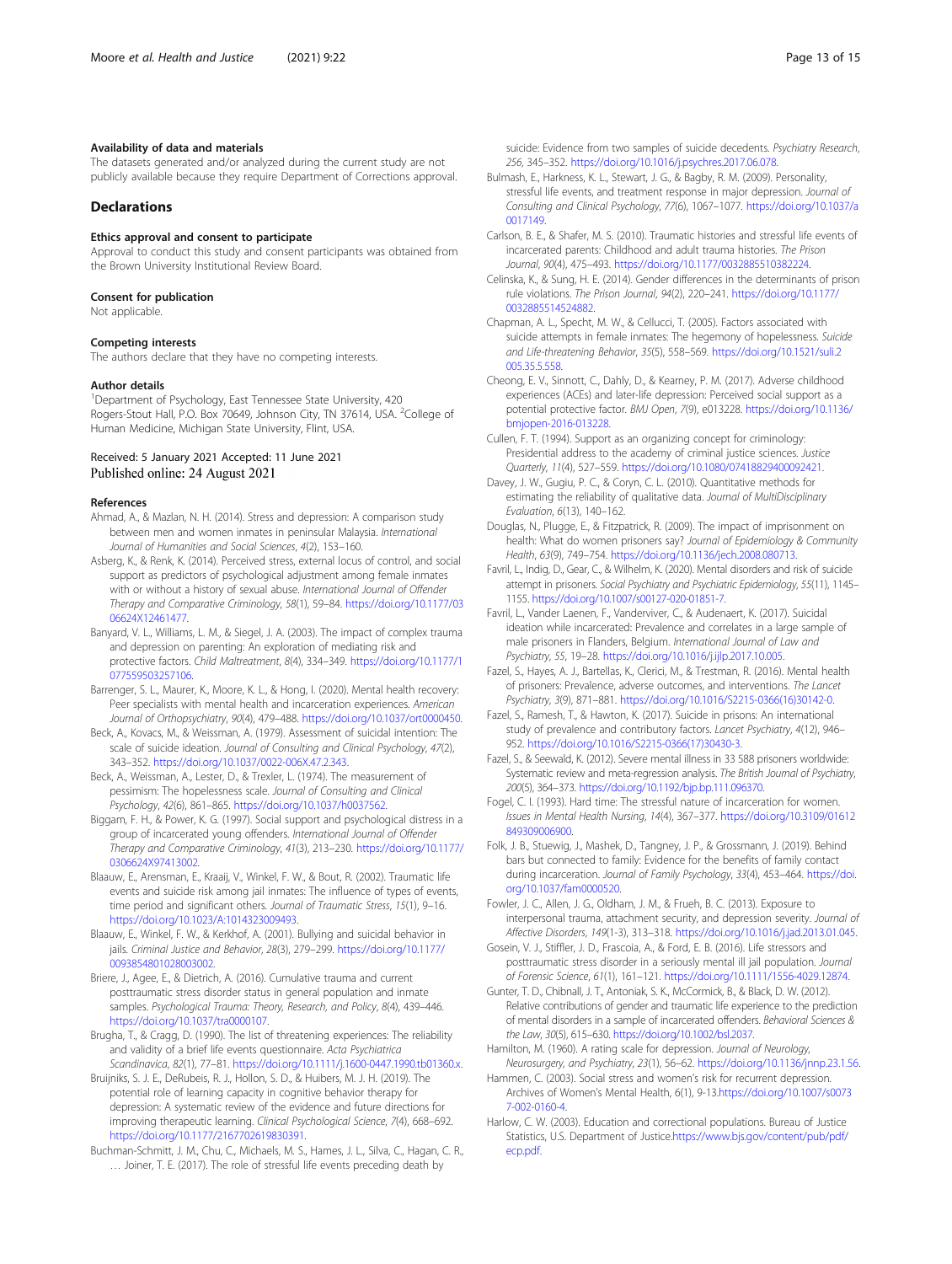<span id="page-15-0"></span>Harner, H. M., & Riley, S. (2013). The impact of incarceration on women's mental health: Responses from women in a maximum-security prison. Qualitative Health Research, 23(1), 26–42. <https://doi.org/10.1177/1049732312461452>.

- Hochstetler, A., Murphy, D. S., & Simons, R. L. (2004). Damaged goods: Exploring predictors of distress in prison inmates. Crime & Delinquency, 50(3), 436–457. <https://doi.org/10.1177/0011128703257198>.
- Hopfinger, L., Berking, M., Bockting, C. L. H., & Ebert, D. D. (2016). Emotion regulation mediates the effect of childhood trauma on depression. Journal of Affective Disorders, 198, 189–197. [https://doi.org/10.1016/j.jad.2016.03.050.](https://doi.org/10.1016/j.jad.2016.03.050)
- Hurley, W., & Dunne, M. P. (1991). Psychological distress and psychiatric morbidity in women prisoners. Australian and New Zealand Journal of Psychiatry, 25(4), 461–470. <https://doi.org/10.3109/00048679109064439>.
- Jiang, S., & Winfree Jr., L. T. (2006). Social support, gender, and inmate adjustment to prison life: Insights from a national sample. The Prison Journal, 86(1), 32– 55. [https://doi.org/10.1177/0032885505283876.](https://doi.org/10.1177/0032885505283876)
- Johnson, J. E., Stout, R. L., Miller, T. R., Zlotnick, C., Cerbo, L. A., Andrade, J. T., ... Wiltsey-Stirman, S. (2019). Randomized cost-effectiveness trial of group interpersonal psychotherapy (IPT) for prisoners with major depression. Journal of Consulting and Clinical Psychology, 87(4), 392–406. [https://doi.org/1](https://doi.org/10.1037/ccp0000379) [0.1037/ccp0000379](https://doi.org/10.1037/ccp0000379).
- Johnson, J. E., & Zlotnick, C. (2012). Pilot study of treatment for major depression among women prisoners with substance use disorder. Journal of Psychiatric Research, 46(9), 1174–1183. [https://doi.org/10.1016/j.jpsychires.2012.05.007.](https://doi.org/10.1016/j.jpsychires.2012.05.007)
- Jones, D., & Maynard, A. (2013). Suicide in recently released prisoners: A systematic review. Mental Health Practice, 17(3), 20–27. [https://doi.org/10.774](https://doi.org/10.7748/mhp2013.11.17.3.20.e846) [8/mhp2013.11.17.3.20.e846](https://doi.org/10.7748/mhp2013.11.17.3.20.e846).
- Kaeble, D. & Cowhig, M. (2018). Correctional populations in the United States, 2016 [PDF file]. <https://www.bjs.gov/content/pub/pdf/cpus16.pdf>
- Kane, M., & Dibartolo, M. (2002). Complex physical and mental health needs of rural incarcerated women. Issues in Mental Health Nursing, 23(3), 209–229. <https://doi.org/10.1080/016128402753542974>.
- Kao, J. C., Chuong, A., Reddy, M. K., Gobin, R. L., Zlotnick, C., & Johnson, J. E. (2014). Associations between past trauma, current social support, and loneliness in incarcerated populations. Health and Justice, 2(7). [https://doi.](https://doi.org/10.1186/2194-7899-2-7) [org/10.1186/2194-7899-2-7](https://doi.org/10.1186/2194-7899-2-7).
- Keaveny, M. E., & Zauszniewski, J. A. (1999). Life events and psychological wellbeing in women sentenced to prison. Issues in Mental Health Nursing, 20(1), 73–89. [https://doi.org/10.1080/016128499248790.](https://doi.org/10.1080/016128499248790)
- Kleiman, E., Riskind, J. H., & Schaefer, K. E. (2014). Social support and positive events as suicide resiliency factors: Examination of synergistic buffering effects. Archives of Suicide Research, 18(2), 144–155. [https://doi.org/10.1080/13](https://doi.org/10.1080/13811118.2013.826155) [811118.2013.826155.](https://doi.org/10.1080/13811118.2013.826155)
- Kraaij, V., & de Wilde, E. J. (2001). Negative life events and depressive symptoms in the elderly: A lifespan perspective. Aging and Mental Health, 5(1), 84–91. [https://doi.org/10.1080/13607860020020681.](https://doi.org/10.1080/13607860020020681)
- Kupers, T. (1996). Trauma and its sequalae in male prisoners: Effects of confinement, overcrowding, and diminished services. American Journal of Orthopsychiatry, 66(2), 189–196. <https://doi.org/10.1037/h0080170>.
- Lipsitz, J. D., & Markowitz, J. C. (2013). Mechanisms of change in interpersonal therapy (IPT). Clinical Psychology Review, 33(8), 1134–1147. [https://doi.org/10.1](https://doi.org/10.1016/j.cpr.2013.09.002) [016/j.cpr.2013.09.002](https://doi.org/10.1016/j.cpr.2013.09.002).
- Maschi, T. (2006). Trauma and violent delinquent behavior among males: The moderating role of social support. Stress, Trauma, and Crisis, 9(1), 45–72. [https://doi.org/10.1080/15434610500506233.](https://doi.org/10.1080/15434610500506233)
- Maschi, T., Morgen, K., Zgoba, K., Courtney, D., & Ristow, J. (2011). Age, cumulative trauma and stressful life events, and post-traumatic stress symptoms among older adults in prison: Do subjective impressions matter? The Gerontologist, 51(5), 675–686. [https://doi.org/10.1093/geront/gnr074.](https://doi.org/10.1093/geront/gnr074)
- Maschi, T., Viola, D., & Koskinen, L. (2015). Trauma, stress, and coping among older adults in prison: Towards a human rights and intergenerational family justice action agenda. Traumatology, 21(3), 188–200. [https://doi.org/10.1037/](https://doi.org/10.1037/trm0000021) [trm0000021.](https://doi.org/10.1037/trm0000021)
- Maschi, T., Viola, D., & Morgen, K. (2014). Unraveling trauma and stress, coping resources, and mental well-being among older adults in prison: Empirical evidence linking theory and practice. The Gerontologist, 54(5), 857–867. <https://doi.org/10.1093/geront/gnt069>.
- Matud, M. P. (2004). Gender differences in stress and coping styles. Personality and Individual Differences, 37(7), 1401–1415. [https://doi.org/10.1016/j.paid.2](https://doi.org/10.1016/j.paid.2004.01.010) [004.01.010](https://doi.org/10.1016/j.paid.2004.01.010).
- McDaniels-Wilson, C., & Belknap, J. (2008). The extensive sexual violation and sexual abuse histories of incarcerated women. Violence Against Women, 14(10), 1090–1127. <https://doi.org/10.1177/1077801208323160>.
- Merten, M. J., Bishop, A. J., & Williams, A. L. (2012). Prisoner health and valuation of life, loneliness, and depressed mood. American Journal of Health Behavior, 36(2), 275–288. [https://doi.org/10.5993/AJHB.36.2.12.](https://doi.org/10.5993/AJHB.36.2.12)
- Messina, N., & Grella, C. (2006). Childhood trauma and women's health outcomes in a California prison population. American Journal of Public Health, 96(10), 1842–1848. <https://doi.org/10.2105/AJPH.2005.082016>.
- Mowen, T. J., Boman IV, J. H., & Schweitzer, K. (2020). Strain and depression following release from prison: The moderating role of social support mechanisms on substance use. Deviant Behavior, 41(6), 750–764. [https://doi.](https://doi.org/10.1080/01639625.2019.1595372) [org/10.1080/01639625.2019.1595372](https://doi.org/10.1080/01639625.2019.1595372).
- Otte, C., Gold, S. M., Penninx, B. W., Pariante, C. M., Etkin, A., Fava, M., … Schatzberg, A. F. (2016). Major depressive disorder. Nature Reviews Disease Primers, 2(1), 1–20.
- Pearlin, L. I. (2010). The life course and the stress process: Some conceptual comparisons. Journal of Gerontology: Social Sciences, 65B(2), 207–215. [https://](https://doi.org/10.1093/geronb/gbp106) [doi.org/10.1093/geronb/gbp106](https://doi.org/10.1093/geronb/gbp106).
- Pearlin, L. I., Schieman, S., Fazio, E. M., & Meersman, S. C. (2005). Stress, health, and the life course: Some conceptual perspectives. Journal of Health and Social Behavior, 46(2), 205–219. [https://doi.org/10.1177/002214650504600206.](https://doi.org/10.1177/002214650504600206)
- Phillips, A. C., Carroll, D., & Der, G. (2015). Negative life events and symptoms of depression and anxiety: Stress causation and/or stress generation. Anxiety, Stress, and Coping: An International Journal, 28(4), 357–371. [https://doi.org/1](https://doi.org/10.1080/10615806.2015.1005078) [0.1080/10615806.2015.1005078.](https://doi.org/10.1080/10615806.2015.1005078)
- Porter, L. C. (2019). Being "on point": Exploring the stress-related experiences of incarceration. Society and Mental Health, 9(1), 1–17. [https://doi.org/10.1177/21](https://doi.org/10.1177/2156869318771439) [56869318771439](https://doi.org/10.1177/2156869318771439).
- Pratt, D., & Foster, E. (2020). Feeling hopeful: Can hope and social support protect prisoners from suicidal ideation? The Journal of Forensic Psychiatry & Psychology, 31(2), 311–330. [https://doi.org/10.1080/14789949.2020.1732445.](https://doi.org/10.1080/14789949.2020.1732445)
- Radatz, D. L., & Wright, E. M. (2017). Does polyvictimization affect incarcerated and non-incarcerated adult women differently? An exploration into internalizing problems. Journal of Interpersonal Violence, 32(9), 1379–1400. [https://doi.org/10.1177/0886260515588921.](https://doi.org/10.1177/0886260515588921)
- Richie, F., Bonner, J., Wittenborn, A., Weinstock, L. M., Zlotnick, C., & Johnson, J. (2019). Social support and suicidal ideation among prisoners with major depressive disorder. Archives of Suicide Research, 25(1), 1–8. [https://doi.org/1](https://doi.org/10.1080/13811118.2019.1649773) [0.1080/13811118.2019.1649773.](https://doi.org/10.1080/13811118.2019.1649773)
- Rivlin, A., Hawton, K., Marzano, L., & Fazel, S. (2013). Psychosocial characteristics and social networks of suicidal prisoners: Towards a model of suicidal behaviour in detention. PLoS One, 8(7), e68944. [https://doi.org/10.1371/journa](https://doi.org/10.1371/journal.pone.0068944) [l.pone.0068944](https://doi.org/10.1371/journal.pone.0068944).
- Robbers, M. L. (2004). Revisiting the moderating effect of social support on strain: A gendered test. Sociological Inquiry, 74(4), 546–569. [https://doi.org/10.1111/](https://doi.org/10.1111/j.1475-682X.2004.00104.x) [j.1475-682X.2004.00104.x.](https://doi.org/10.1111/j.1475-682X.2004.00104.x)
- Rush, A., Trivedi, M., Ibrahim, H., Carmody, T., Arnow, B., Klein, D., … Keller, M. (2003). The 16-item quick inventory of depressive symptomatology (QIDS), clinician rating (QIDS-C), and self-report (QIDS-SR): A psychometric evaluation in patients with chronic major depression. Biological Psychiatry, 54(5), 573– 583. [https://doi.org/10.1016/S0006-3223\(02\)01866-8](https://doi.org/10.1016/S0006-3223(02)01866-8).
- Russell, D. (1996). UCLA loneliness scale (version 3): Reliability, validity, and factor structure. Journal of Personality Assessment, 66(1), 20–40. [https://doi.org/10.12](https://doi.org/10.1207/s15327752jpa6601_2) [07/s15327752jpa6601\\_2](https://doi.org/10.1207/s15327752jpa6601_2).
- Scott, C. K., Lurigio, A. J., Dennis, M. L., & Funk, R. R. (2016). Trauma and morbidities among female detainees in a large urban jail. The Prison Journal, 96(1), 102–125. [https://doi.org/10.1177/0032885515605490.](https://doi.org/10.1177/0032885515605490)
- Senol-Durak, E., & Gencoz, F. (2010). Factors associated with the symptoms of depression and anxiety among male Turkish prisoners: A life crisis and personal growth model perspective. The Journal of Forensic Psychiatry & Psychology, 21(4), 587–603. [https://doi.org/10.1080/14789941003624106.](https://doi.org/10.1080/14789941003624106)
- Singer, M. I., Bussey, J., Song, L., & Lunghofer, L. (1995). The psychological issues of women serving jail time. Social Work, 40, 103–113. [https://doi.org/10.1093/](https://doi.org/10.1093/sw/40.1.103) [sw/40.1.103.](https://doi.org/10.1093/sw/40.1.103)
- Sykes, G. (1958). The society of captives: A study of a maximum security prison. Princeton University Press.
- Turney, K., Wildeman, C., & Schnittker, J. (2012). As fathers and felons: Explaining the effects of current and recent incarceration on major depression. Journal of Health and Social Behavior, 53(4), 465–481. [https://doi.org/10.1177/002214](https://doi.org/10.1177/0022146512462400) [6512462400.](https://doi.org/10.1177/0022146512462400)